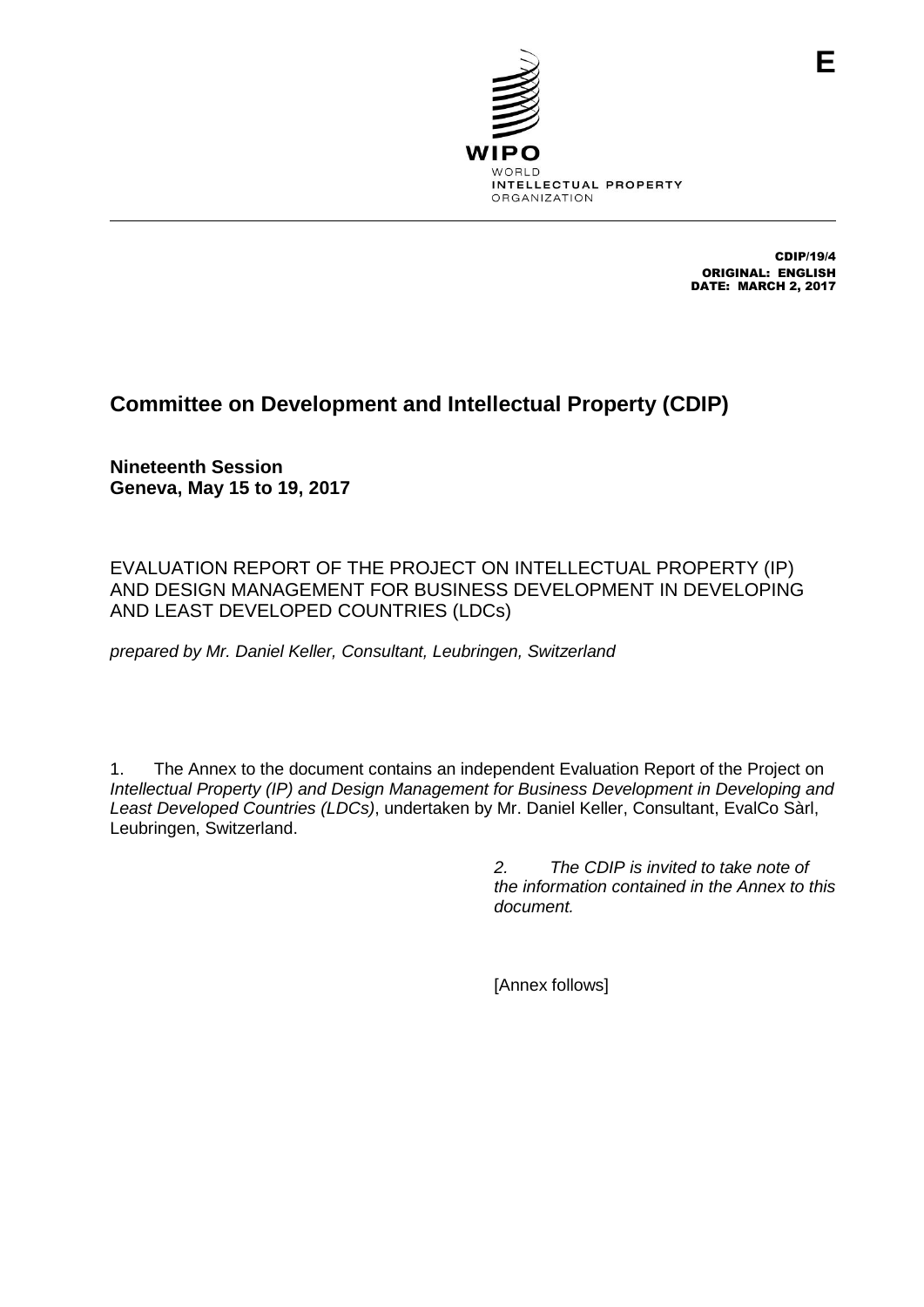# **TABLE OF CONTENT**

| 1. |                             |                                                                 |  |  |  |  |
|----|-----------------------------|-----------------------------------------------------------------|--|--|--|--|
|    | (A)                         |                                                                 |  |  |  |  |
|    | (B)                         | SCOPE, PURPOSE, METHODOLOGY AND LIMITATIONS OF THIS EVALUATION7 |  |  |  |  |
|    | (i)<br>(ii)<br>(iii)        |                                                                 |  |  |  |  |
| 2. |                             |                                                                 |  |  |  |  |
|    | (A)                         |                                                                 |  |  |  |  |
|    | (i)<br>(ii)<br>(iii)        |                                                                 |  |  |  |  |
|    | (B)                         |                                                                 |  |  |  |  |
|    | (i)<br>(ii)                 |                                                                 |  |  |  |  |
|    | (C)                         |                                                                 |  |  |  |  |
|    | (i)<br>(ii)<br>(iii)<br>(v) |                                                                 |  |  |  |  |
|    | (D)                         |                                                                 |  |  |  |  |
|    | (i)<br>(ii)                 |                                                                 |  |  |  |  |
|    | (E)                         |                                                                 |  |  |  |  |
|    | (F)                         |                                                                 |  |  |  |  |
| 3. |                             |                                                                 |  |  |  |  |
| 4. |                             |                                                                 |  |  |  |  |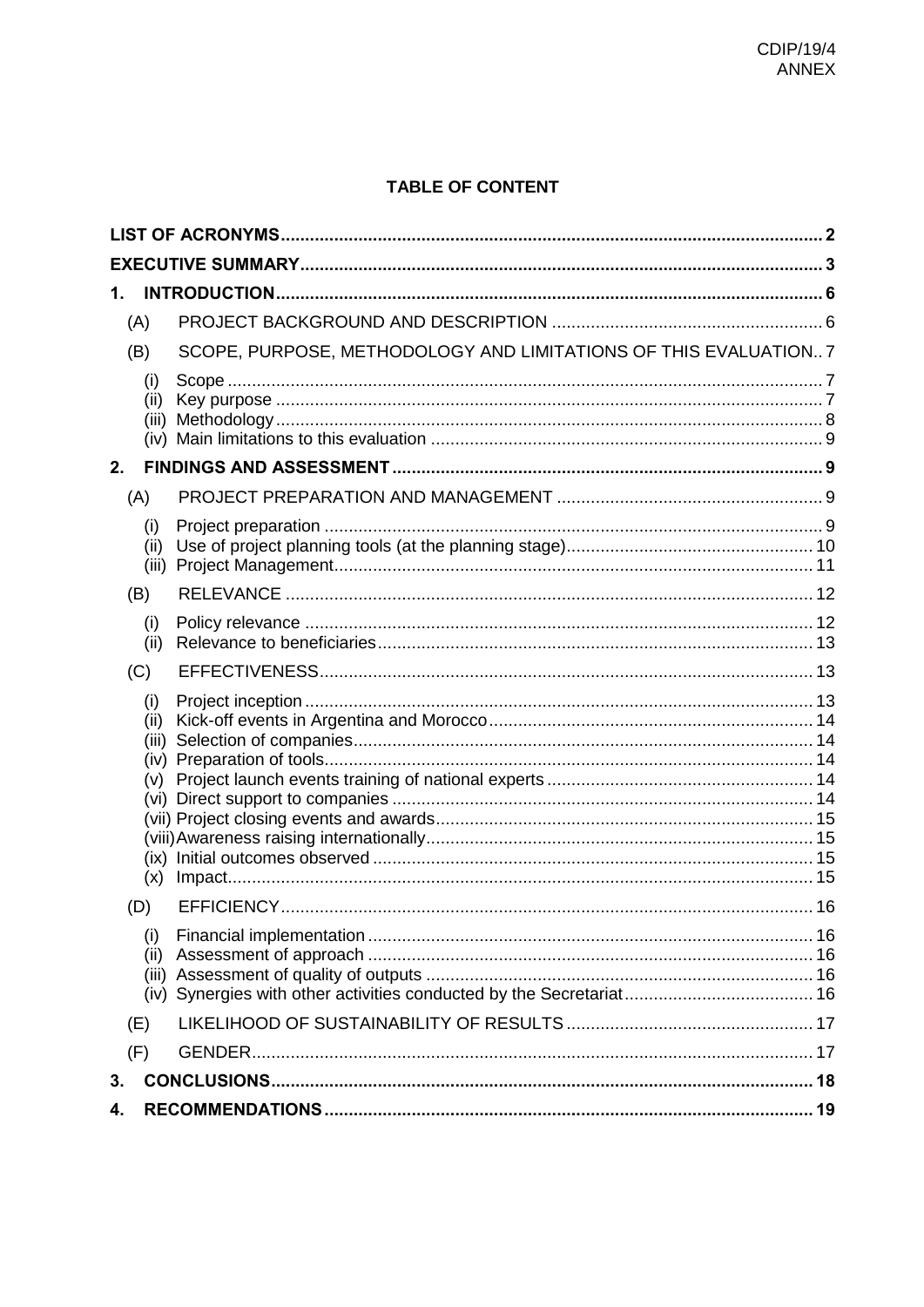# <span id="page-2-0"></span>**LIST OF ACRONYMS**

| <b>CDIP</b>               | Committee on Development and Intellectual Property        |
|---------------------------|-----------------------------------------------------------|
| <b>CHF</b>                | Swiss francs                                              |
| DA                        | Development Agenda                                        |
| <b>DAC</b>                | Development Assistance Committee (of the OECD)            |
| <b>DACD</b>               | Development Agenda Coordination Division                  |
| IP                        | <b>Intellectual Property</b>                              |
| IPR(s)                    | <b>Intellectual Property Rights</b>                       |
| <b>LDCs</b>               | <b>Least Developed Countries</b>                          |
| <b>OECD</b>               | Organization for Economic Co-operation and Development    |
| <b>RBM</b>                | Results-based management                                  |
| <b>SMART (indicators)</b> | Specific, Measurable, Achievable, Relevant and Time-bound |
| SME(s)                    | <b>Small- and Medium-Sized Enterprises</b>                |
| <b>ToRs</b>               | Terms of Reference (of this evaluation)                   |
| <b>UN</b>                 | <b>United Nations</b>                                     |
| <b>UNEG</b>               | <b>United Nations Evaluation Group</b>                    |
| <b>WIPO</b>               | World Intellectual Property Organization                  |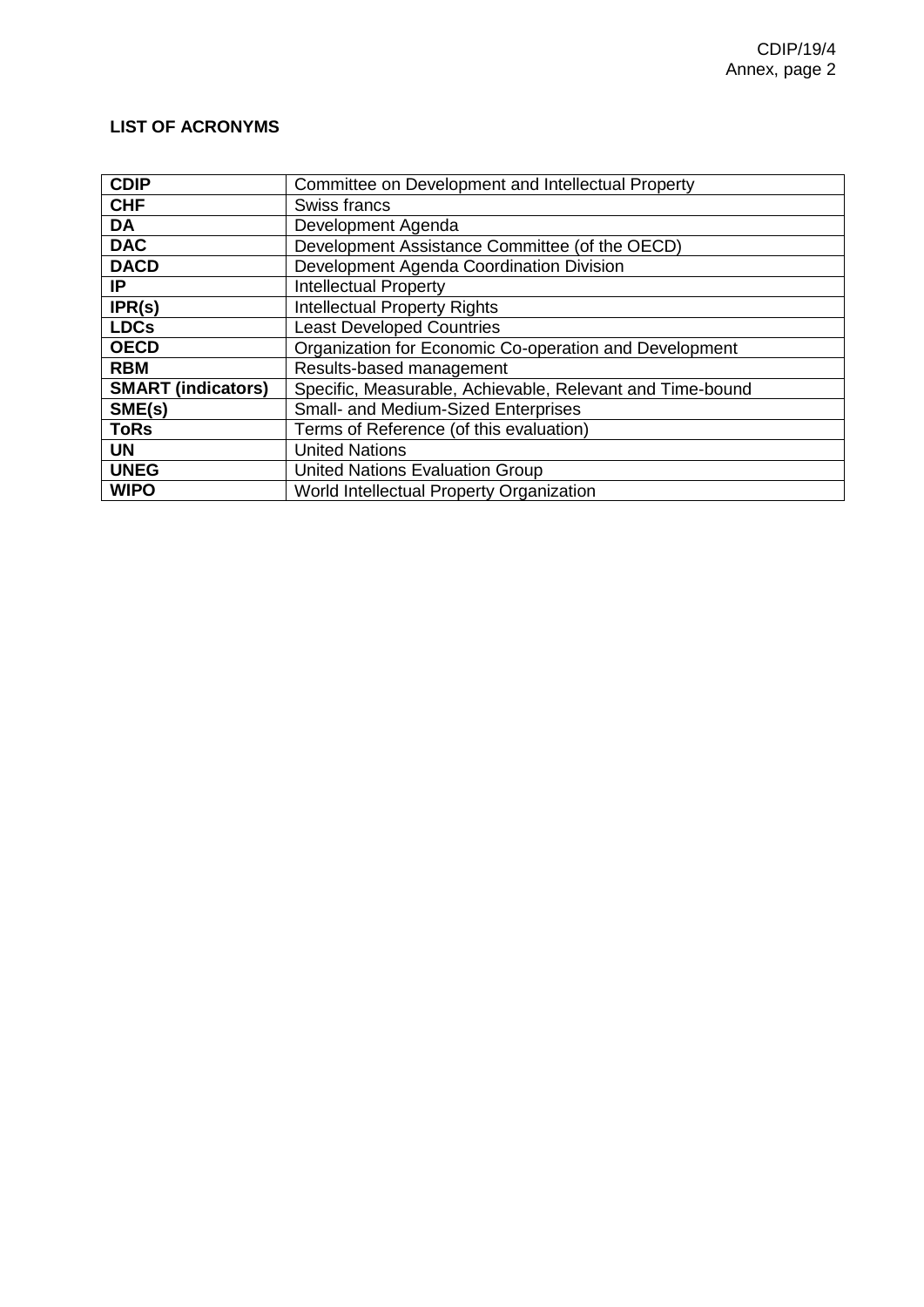### <span id="page-3-0"></span>**EXECUTIVE SUMMARY**

This independent final evaluation covered the "Pilot Project on Intellectual Property (IP) and Design Management for Business Development in Developing and Least Developed Countries (LDCs)" (Project Code: DA\_04\_10\_02).

The evaluation work was conducted from November 15, 2016 and May 30, 2017 by Daniel P. Keller, Senior Evaluator, Evilard/Leubringen in close coordination with the Development Agenda Coordination Division (DACD) and resulted in the following conclusions:

#### **Conclusion 1 on project preparation and relevance: The Project prepared by the Secretariat addresses the promotion of the strategic use and protection of industrial designs by SMEs in an appropriate way. Excellent preparation in close cooperation with key stakeholders in the two beneficiary countries led to a high degree of relevance.**

The Secretariat did a good job in translating the relatively open proposal submitted by the Republic of Korea into a clearly formulated project concept, which aligns well to WIPO's mandate and the DA recommendations it intends to address. Project objectives are fully aligned to the needs of key beneficiaries (IP Offices and companies). The Project targeted those countries, industries and sectors for which designs are relevant.

Objectives are clearly defined, although the separation between deliverables of the Secretariat and their use (outcomes) is not always clear. Indicators for each objective are defined, but not all of them are specific, measurable, ambitious, relevant and time-bound.

The implementation plan and budgets are ambitious, but realistic. The sequencing of activities is logical and enabling to the achievement of objectives. The implementation structure, which featured Steering Committees (for strategic management) and project teams (for operational management) in each beneficiary country is conducive to the achievement of objectives.

WIPO's standard templates for planning, monitoring and reporting do not use the logical framework tool, which has become the key instrument for the management of technical cooperation projects. Detailed guidelines on project cycle management are not available, but would be useful.

#### **Conclusion 2 on management, efficiency and effectiveness: Project management was highly satisfactory. The Secretariat delivered all outputs timely and in good quality. Resources were used economically. The Project provided good value for money.**

The Project was well managed. The set-up of a local implementation structure (project Steering Committees, project teams) in the two beneficiary countries was instrumental. A key success factor was also the recruitment of a full-time Project Officer with a technical cooperation background and sound project management skills. Management was flexible and responsive to the needs of beneficiaries.

The evaluation endorses the project completion report. Most planned outputs were delivered timely and all in good quality. It would be too early to assess broader outcomes. Nevertheless, the Project seems to have created a high visibility and demonstration effect within key stakeholders in the two beneficiary countries. The two IP Offices highlighted a closer link to key IP users through the project, including through networking at different events. Awareness raising seems to have been successful to inform right holders on the benefits of obtaining protection for their designs through registration. Both countries report increased design and trademark registrations.

Besides some visibility and interest generated through events in Geneva, achieving the intended broader outcomes at the international level (replication and upscaling) would require significant additional efforts through a second project phase.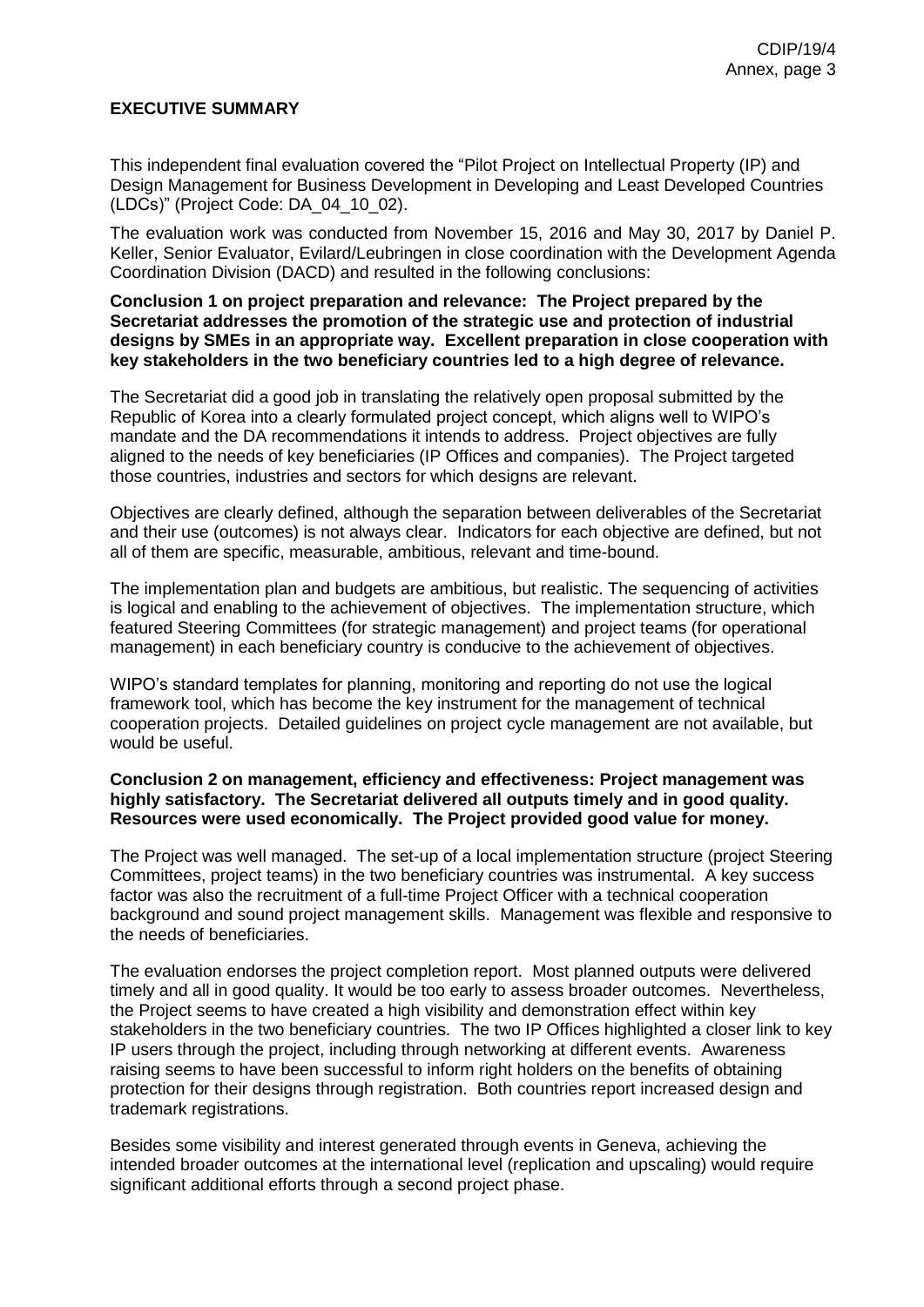Funds were used economically. Comparing deliverables with the rather tight budget, the Project provided good value for money, even though financial figures do not account the significant inkind contributions of national stakeholders as inputs.

#### **Conclusion 3 on sustainability of results: Activities in Morocco under OMPIC are ongoing beyond the project. Argentina plans to continue activities to promote the valorization of IPRs. Generating and maintaining benefits at the international level requires a follow-up phase.**

An attempt assessing the likelihood of longer-term sustainability of results at the country level would be premature, as a continuation of benefits depends largely on a follow-up by the respective IP Offices. Following upon their commitments during the selection process, both IP Offices expressed their willingness to continue similar activities geared towards promoting designs as a tool to add value to products. Activities in Morocco under the lead of OMPIC are currently ongoing.

The likelihood of maintaining the limited benefits at the international level (interest and visibility) is low without a follow-up intervention. An expansion of this overall successful pilot to more, especially less advanced countries if possible also from other regions, would provide the necessary additional experience to draw conclusions on how the Secretariat could continue the strengthening of IP Offices to provide further similar support to companies on a longer-term.

#### **Conclusion 4 on mainstreaming gender: While project implementation took gender issues actively into account, this was not done following a clear WIPO methodology. Gender equality is a priority for WIPO, but there is no guidance to project managers on how to mainstream gender into DA projects.**

Project management undertook significant efforts to address gender aspects. The evaluation found no indication whatsoever of insufficient involvement of women into the project. The Project tried actively to live up to WIPO's commitment to gender equality, although not from the beginning. Gender mainstreaming activities followed an approach developed by the Project during implementation. Consistent mainstreaming of gender issues in all DA Projects requires clear guidelines and training for all project managers.

### RECOMMENDATIONS

From the conclusions above, the evaluation derives the following recommendations:

#### **Recommendation 1 (from conclusions 2 and 3) to the WIPO Secretariat on proposing a phase 2 of the Project to the CDIP to gain additional experience and in case of a broader interest, prepare for an upscaling and replication of the approach.**

(a) Propose a second project phase to the CDIP to pilot the approach in additional countries from different regions. Tailor the approach to specific country needs, where appropriate.

(b) Involve the bureaus in determining possible new target countries.

(c) While maintaining the commitment of national counterparts as a key selection criteria, ensure a balanced selection of beneficiary countries at different stages of IP system development.

(d) Consider using the Project's experts in the new beneficiary countries where appropriate.

(e) Support the IP Offices of Argentina and Morocco to assess wider project outcomes.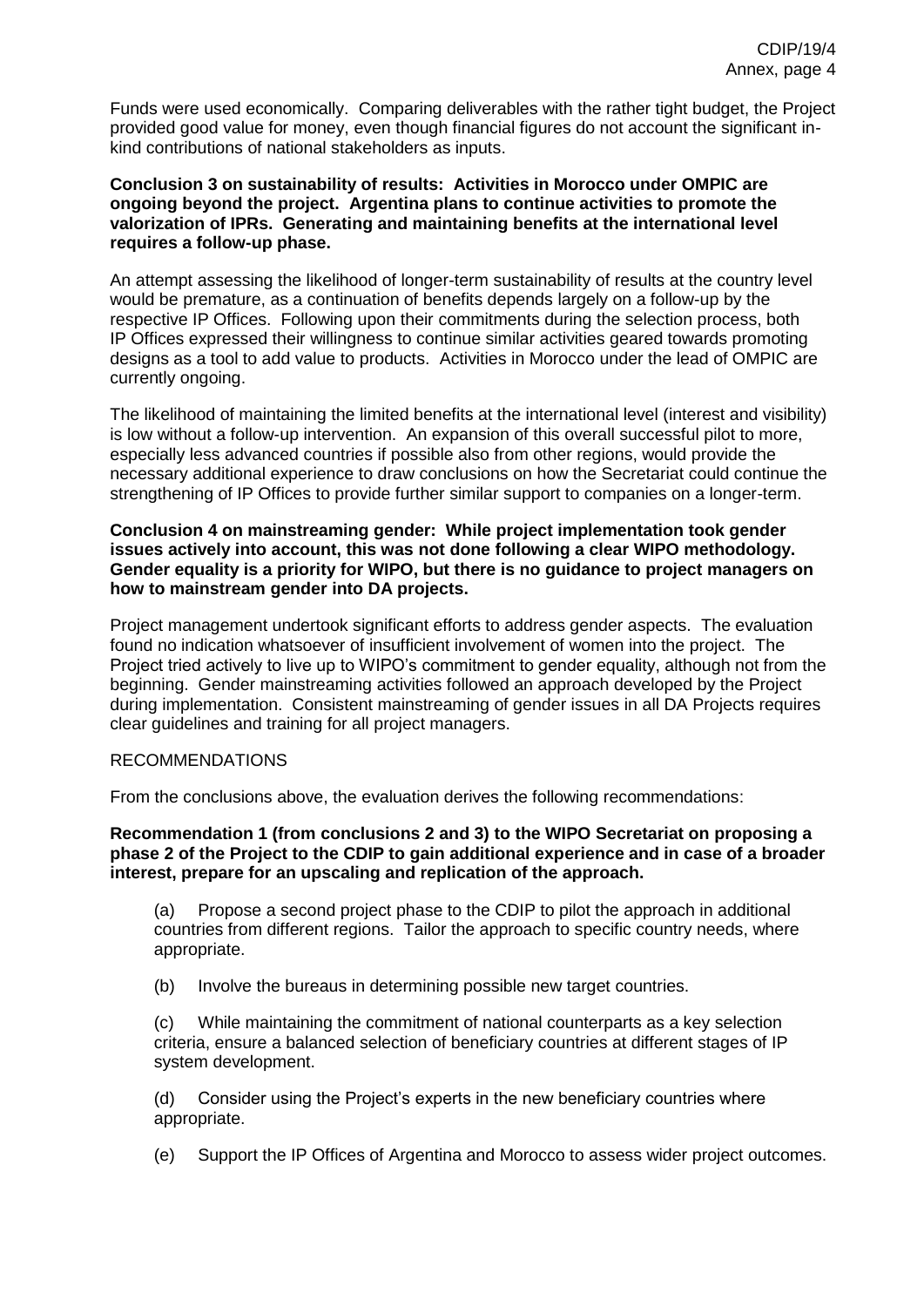(f) If the mid-term review of a phase II shows positive results, develop a detailed strategy on how to ensure replication of similar projects in other countries.

#### **Recommendation 3 (from conclusion 2) to the WIPO Secretariat on systematically assessing management input needed for new DA projects and where appropriate, ensure support for day-to-day implementation of projects.**

For new projects, the Secretariat should systematically assess management input needed versus the workload of project managers. Where appropriate, the Secretariat should budget for the recruitment of a Project Officer who is responsible for day-to-day project management.

To complement the technical expertise of the Project Manager, the Project Officer should primarily be a proven development specialist with field experience and excellent project management skills.

Ensure that the delegation of management responsibilities to externally recruited temporary staff does not lead to the loss of organizational know-how.

#### **Recommendation 4 (from conclusions 1 and 2) to the WIPO Secretariat to propose a DA project to the CDIP which aims at the development of specific tools for the planning and implementation of DA Projects, including the mainstreaming of gender.**

To ensure the consistent application of good practices in DA projects, the WIPO Secretariat should consider proposing a new DA project to the CDIP that specifically focuses on the development and introduction of project management tools for DA projects.

Deliverables should inter alia include:

(a) The identification of existing good practices in planning and monitoring (including tools) within the UN family.

(b) Building upon what already exists, develop a tool kit for the design and monitoring of DA projects (including on how to mainstream gender related aspects into all DA projects).

(c) The tool kit must include clear processes and responsibilities for implementation. The logical framework should be the basis of planning, monitoring and evaluation (project cycle management). While building upon existing good practices in other organizations, the tool kit must be tailored to WIPO's specific technical cooperation activities.

(d) Develop short training courses in project cycle management for new Project Managers (using the tool kit).

(e) Pilot these documents and the course. If successful, consider applying them for all technical cooperation projects/programs across the organization.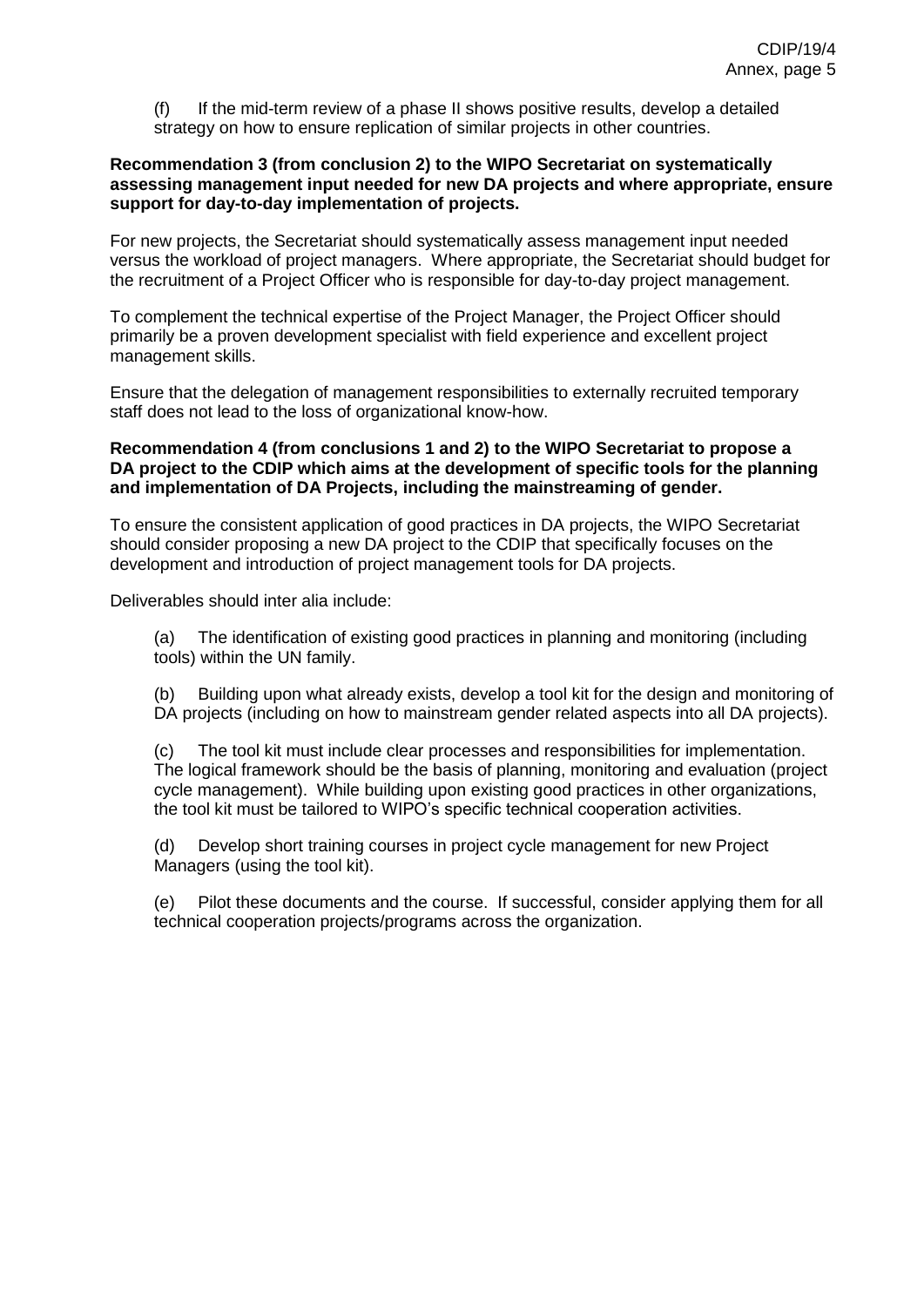### <span id="page-6-0"></span>**1. INTRODUCTION**

1. This independent final evaluation commissioned by the Secretariat covers the "Pilot Project on Intellectual Property (IP) and Design Management for Business Development in Developing and Least Developed Countries (LDCs)" (Project Code: DA\_04\_10\_02, "the Project") under the Development Agenda (DA).

2. Guided by the Terms of Reference (ToRs) dated October 26, 2016 (Appendix II), the work was undertaken between November 15, 2016 and May 30, 2017 by an independent evaluator<sup>1</sup> in close coordination with the Development Agenda Coordination Division (DACD).

## (A) PROJECT BACKGROUND AND DESCRIPTION

<span id="page-6-1"></span>3. Adopted by the 12<sup>th</sup> session of the Committee on Development and Intellectual Property (CDIP) in Geneva (November 18-21, 2013)<sup>2</sup>, the Project was prepared by the Secretariat based on a proposal submitted by the Republic of Korea at the 11<sup>th</sup> session of the CDIP<sup>3</sup>. The planned project duration was 24 months starting from January 1, 2014.

4. Preparatory activities started in April 2014, after the recruitment of the Project Officer. Following a systematic selection process, Argentina and Morocco were selected as beneficiary countries. The delivery of technical assistance to companies started in late 2014 and ended in December 2016<sup>4</sup>. A mid-term self-evaluation<sup>5</sup> was conducted in the second half of 2015.

5. Within the broader objectives of DA Recommendations  $4^6$  and 10<sup>7</sup>, the Project promoted the strategic use and protection of industrial designs by Small- and Medium-Sized Enterprises (SMEs) in two target countries. Further upscaling and replication of this approach aimed at addressing challenges of developing countries and LDCs to valorize their industrial designs.

6. Design characteristics play an important role in creating prestige and recognition for products, thus increasing value addition and market demand. Designs are also an excellent way for companies to gain a comparative advantage through differentiation.

7. The key challenges identified during project preparation were on the one hand a low public awareness. Companies are unaware on how to capitalize on the benefits of their designs. The second challenge was the still weak capacity of IP Offices, courts and enforcement agencies.

8. Key elements of the intervention strategy were to raise awareness, demonstrate benefits and enhance practical knowledge among SMEs on how to protect and manage their design rights<sup>8</sup>, while in parallel enhancing capacities of IP institutions to support companies in protecting their designs.

j <sup>1</sup> Daniel P. Keller, Evilard/Leubringen, Switzerland. The evaluator is independent and has never been involved into the preparation or implementation of this or any other project implemented by the Secretariat.

<sup>2</sup> CDIP 12/6, October 23, 2013.

<sup>3</sup> CDIP 11/7, April 10, 2013.

<sup>&</sup>lt;sup>4</sup> S completion report in CDIP 18/2 Annex VII, Appendix 1, page 11.

<sup>&</sup>lt;sup>5</sup> See Brands and Design Sector, Law and Legislative Advice Division, Mid-Term Evaluation Report

 $6$  To place regular emphasis on the needs of SMEs and institutions dealing with specific research and cultural

industries and assist Member States, at their request, in setting up national strategies in the field of IP.<br><sup>7</sup> To assist Member States to develop and improve national intellectual property institutional capacity through development of infrastructure and other facilities with a view to making national intellectual property institutions more efficient and promote fair balance between intellectual property protection and the public interest. This technical assistance should also be extended to sub-regional and regional organizations dealing with intellectual property.

<sup>&</sup>lt;sup>8</sup> Either through industrial design registration or where not appropriate by proposing alternative ways of IP protection.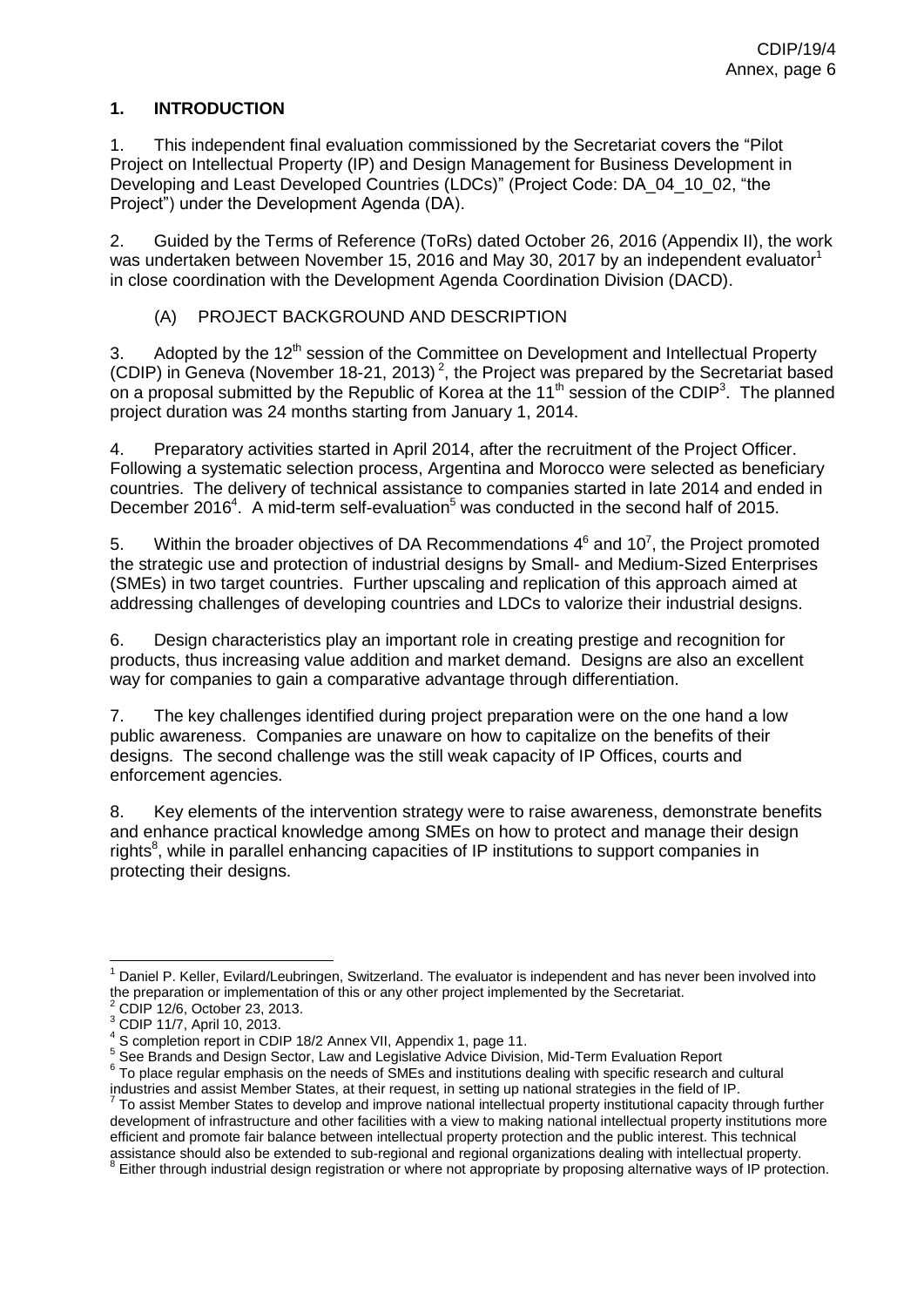9. The core methodological approach of capacity building at company level was to pilot an entire design protection process from application to registration.<sup>9</sup> Technical assistance included awareness raising (both at the national level as well as among participants of the CDIP), the development of training tools, training activities and direct support to companies. Moreover, both beneficiary countries received support in drafting a national design protection strategy and an outreach plan. Regulatory and institutional constraints to design were only marginally covered.

10. Operationally, the Project was coordinated by a full-time Project Officer with a technical cooperation background who was specifically recruited to support project implementation. She was supervised by the Director of the Brands and Design Sector who was formally the Project Manager. To build national capacities and ensure sustainability, the Secretariat worked primarily through the two national IP Offices<sup>10</sup>.

11. Target beneficiaries included mainly the governments of Argentina and Morocco and the private sector (creators, design users and local service providers supporting them).

12. Beyond a national long-term impact in the beneficiary countries, the Project's aim was a replication of similar initiatives in other Member States. A roadmap for this beyond creating visibility for the Project's achievements was not defined.

13. The 16<sup>th</sup> CDIP Meeting granted a project extension until May 14, 2016, to complete remaining activities and to ensure the contribution of the Project Officer to this final evaluation (see CDIP 16/2, Annex II, p. 6). During the extension phase, the Secretariat provided additional technical assistance to both pilot countries including for their exit strategies and closing events.

14. As reported by the Secretariat to the CDIP and validated by the evaluator in January 2017, all planned activities have been fully delivered. Section 2.C on effectiveness below provides a detailed assessment.

15. This final evaluation experienced delays as the expert originally appointed by the Secretariat decided to terminate her contract.

16. The approved overall project budget was 487,000 Swiss francs (CHF), 250,000 of which for non-personnel costs and 237,000 Swiss francs for personnel costs (mainly for the Project Officer). As per July 15, 2016, the Project reported a budget utilization rate of 86%<sup>11</sup>.

- <span id="page-7-0"></span>(B) SCOPE, PURPOSE, METHODOLOGY AND LIMITATIONS OF THIS EVALUATION
	- (i) Scope

<span id="page-7-1"></span>17. The evaluation covers the period from January 1, 2014 to December 31, 2016 plus the preparation time. Relevant subsequent developments until the end of the field mission in January 2017 are included as contextual information.

(ii) Key purpose

<span id="page-7-2"></span>18. The main purpose of this evaluation given by the ToRs was to assess whether the Project provided the right type of support to achieve its key objectives in the right way, mainly to draw lessons learned for possible further WIPO activities.

 9 As summarized from CDIP 12/2, amended by the evaluator based on CDIP 16/2 Annex II and CDIP 18/2 Annex VII. <sup>10</sup> The National Institute of Industrial Property (INPI) in Argentina and the Moroccan Industrial and Commercial Property Office (OMPIC).

See CDIP 18/2 Annex VII page 11, which are the last figures available to the evaluator.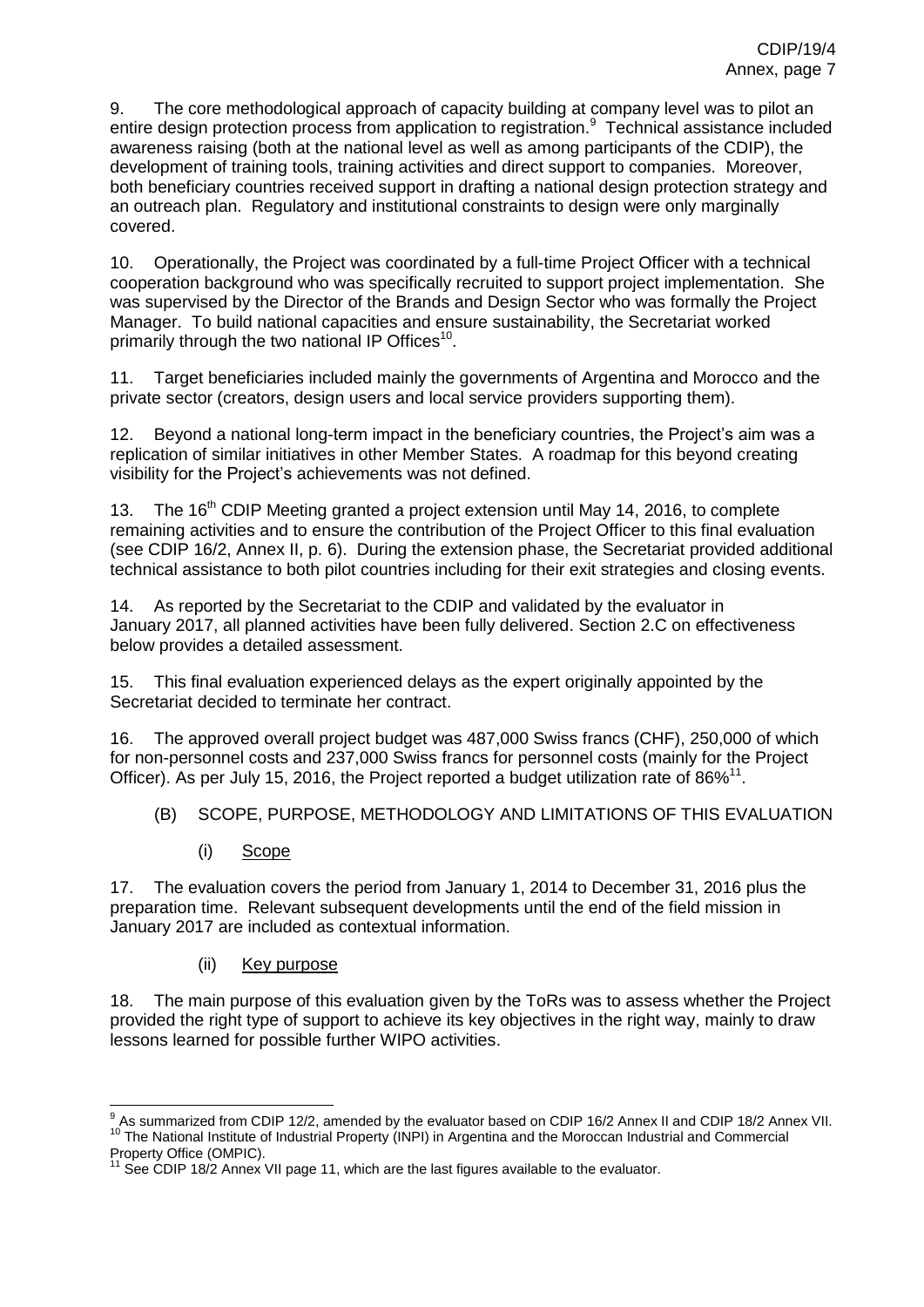19. Balancing the need for organizational learning with the purpose of ensuring accountability of the Secretariat towards the Member States, the specific evaluation objectives were two-fold:

(a) To ensure learning from experiences during the Project's implementation, what worked well and what did not work well for the benefit of continuing support to SMEs in capitalizing on designs and IPRs in general.

(b) To provide an evidence-based assessment of the Project to support the CDIP's decision making process.

20. Since the Project ended without a specific roadmap for the way forward, the evaluator explored specifically whether follow up activities are needed to achieve the wider objectives, either through a phase II or the incorporation of activities into relevant WIPO Programs.

### (iii) Methodology

<span id="page-8-0"></span>21. The evaluation is guided by the ToRs and WIPO's Evaluation Policy<sup>12</sup>, which applies the general principles of the United Nations Evaluation Group (UNEG) Norms and Standards for Evaluation (latest version: June 2016). The UNEG methodological framework refers to the key principles of the evaluation criteria and quality standards issued by the Development Assistance Committee of the Organization for Economic Co-operation and Development (OECD-DAC).<sup>13</sup>

22. The ToRs requested an assessment of project quality, including its design and management. In line with the ToRs and applying standard evaluation practices, the assessment was conducted based on the following five criteria<sup>14</sup>:

(a) Project preparation and management<sup>15</sup>: The degree to which project preparation and management followed good practices, including applying tools of results-based management (RBM).

(b) Relevance: The extent to which project objectives were consistent with beneficiaries' requirements, the Member Countries' needs, global priorities and policies.

(c) Efficiency: How efficiently inputs (e.g. funds, expertise, and time) were converted into results. The evaluation mainly looked at the Project's approach.

(d) Effectiveness: The extent to which objectives were achieved or are expected to be achieved, taking into account their relative importance.

(e) Sustainability: The likelihood of continuation of project benefits after the assistance has been completed.

23. Beyond the four criteria, the evaluator was requested to assess the degree to which gender aspects were mainstreamed into project preparation and implementation.

24. The evaluation combined different data collection tools to ensure an evidence-based qualitative and quantitative assessment. The mix applied included desk studies, individual interviews and direct observation. Key aspects of the methodology included a triangulation of data and an assessment of their plausibility. The list of persons interviewed and documents consulted are presented in Appendixes III and IV to this report.

  $12$  WIPO, Revised Evaluation Policy (Second Edition 2016/2020), February 19, 2016.

<sup>13</sup> DAC Guidelines and Reference Series, Quality Standards for Development Evaluation, OECD-DAC, OECD 2010.

<sup>&</sup>lt;sup>14</sup> The ToRs only requested an assessment of effectiveness and sustainability.

<sup>&</sup>lt;sup>15</sup> These aspects are sometimes also assessed under the criteria of efficiency.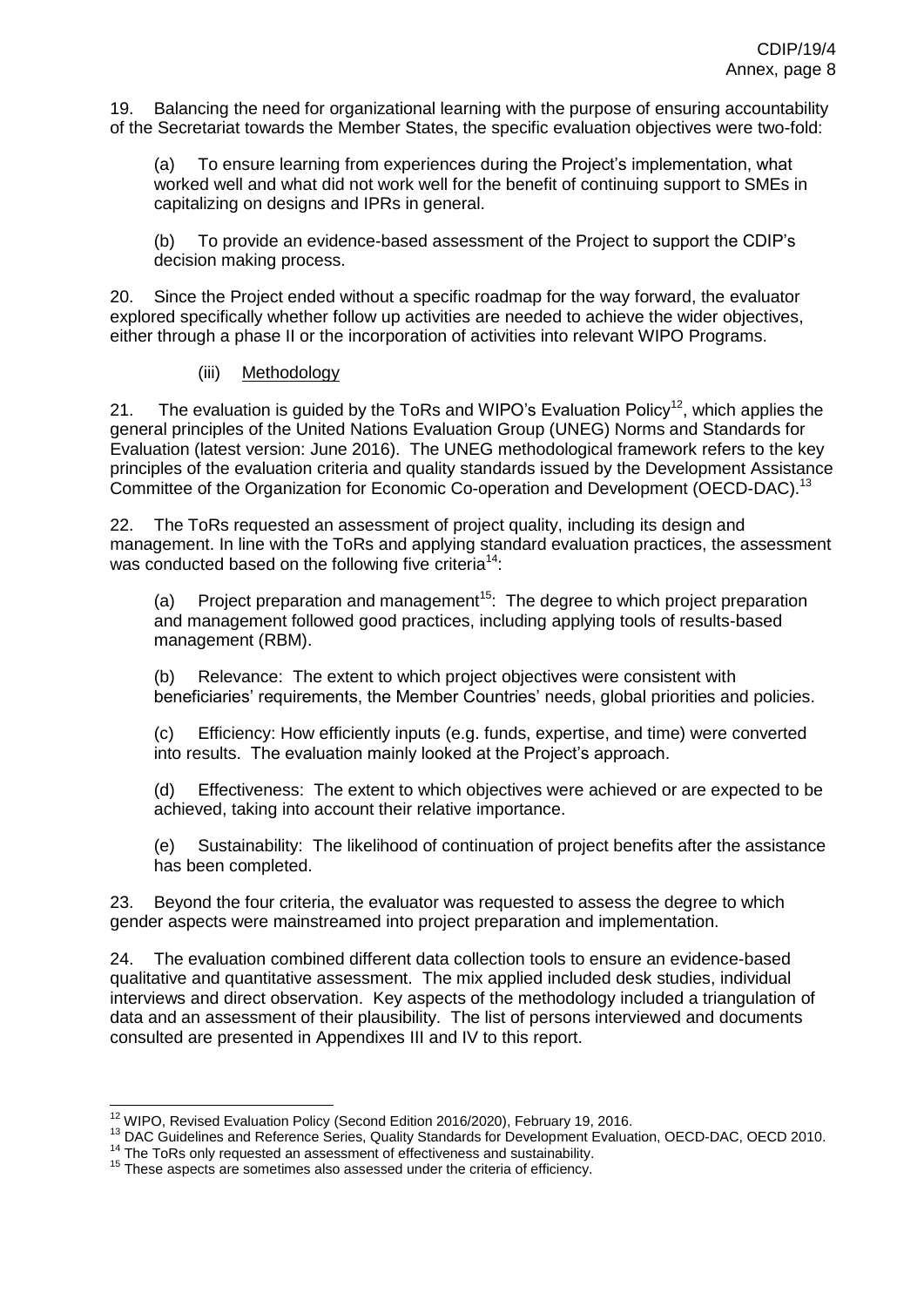25. While maintaining his independence, the evaluator applied a participatory evaluation approach by seeking the views of representatives of all key project stakeholder groups.

26. The evaluation process itself was designed in a way to facilitate organizational learning. The evaluator attempted to enroll WIPO staff members into the process and where possible to obtain their buy-in on key findings, conclusions and recommendations.

27. The evaluator worked freely and without interference. All stakeholders interviewed were ready to openly share their views. Information obtained during data collection was comprehensive, consistent and clear.

28. The Secretariat facilitated the evaluation process including through collecting the necessary documents and arranging interviews.

29. The presentation of the evaluation report at the 19<sup>th</sup> session of the CDIP in May 2017 aims at ensuring the dissemination of information, providing input to the CDIP's decision making process, and contributing to the accountability of WIPO towards its Member States.

(iv) Main limitations to this evaluation

<span id="page-9-0"></span>30. Experience shows that it takes time before capacity building, through its use by beneficiaries, translates into measurable effects. For example, the process of registering an industrial design following the Project's assistance may take more than one year. It is thus not yet possible to measure the effects of design registrations on company performance.

31. Even less would it be plausible to assume a contribution of project deliverables to broader socio-economic changes observed in the two beneficiary countries or even beyond. An attempt to assess wider outcomes of even impact would thus be premature. The evaluation however did explore more direct outcomes to which the Project contributed to.

32. Fact finding was limited to desk study of documents provided by the Secretariat and on interviewing those actors who directly participated in project activities. This included the two beneficiary IP Offices, the Secretariat, a sample of national experts who provided support to SMEs and a small sample of SMEs. Within the Secretariat, the evaluator conducted in-depth discussions with the DACD, the project team, functional sections that provided specific input, and the WIPO Programs the Project aimed at creating synergies with. No visits to the two beneficiary countries were conducted.

33. The findings and assessment in chapter 2 below should be read in considering that these constraints necessarily limited the scope and depth of the evaluation.

# <span id="page-9-1"></span>**2. FINDINGS AND ASSESSMENT**

This section presents the findings of the evaluation and provides an assessment of project quality against the evaluation criteria.

# <span id="page-9-2"></span>(A) PROJECT PREPARATION AND MANAGEMENT

# (i) Project preparation

<span id="page-9-3"></span>34. The relatively open proposal submitted by the Republic of Korea was translated into a specific, clearly formulated project concept, which aligns well to WIPO's mandate and the DA recommendations it intends to address.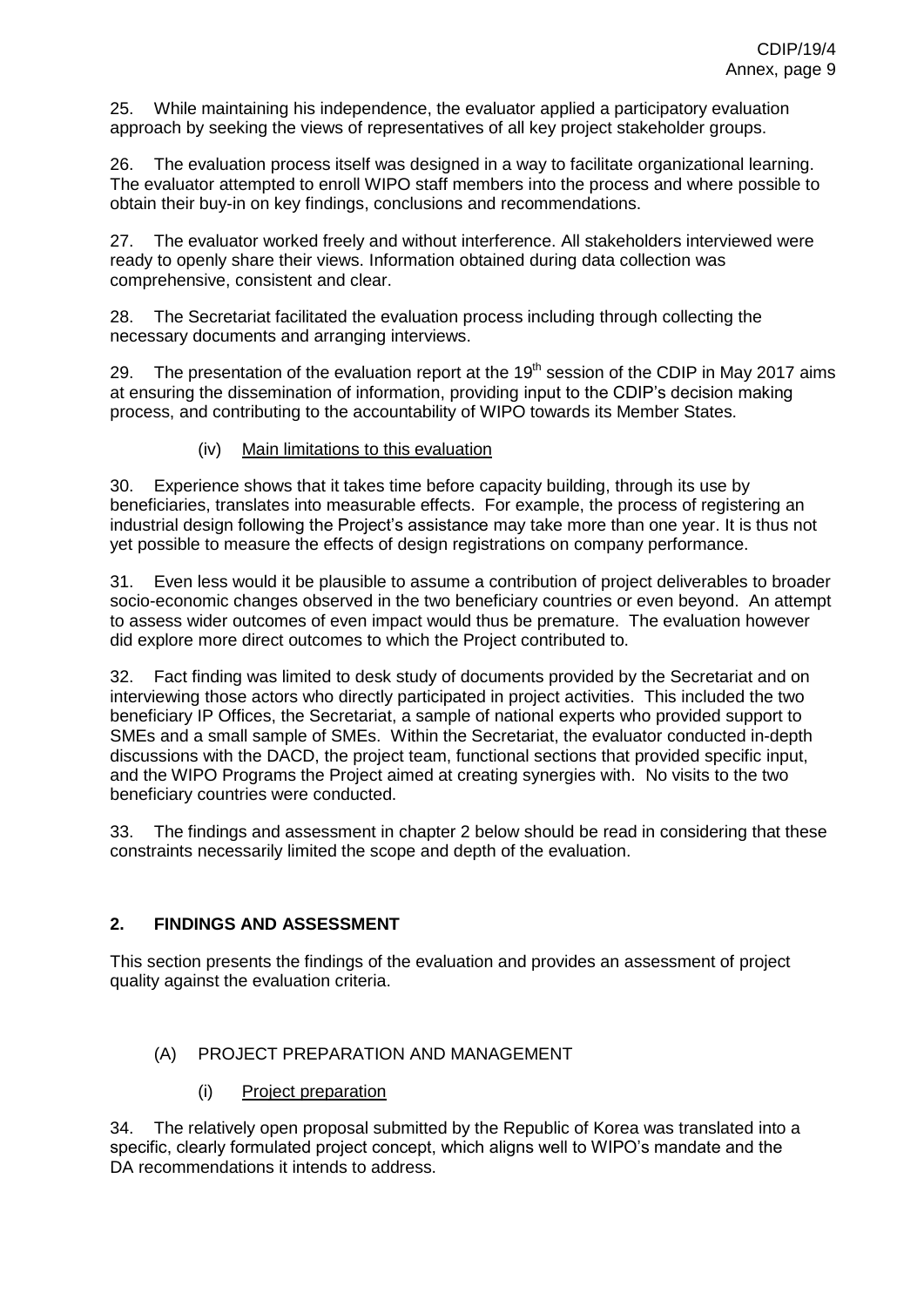35. The project design includes clear deliverables and a strategy towards achieving objectives at the national level. The planned implementation plan was ambitious, but realistic. The Project was adequately budgeted. Activities are sequenced logically and enabling to the achievement of objectives.

36. The Secretariat proposed a conducive implementation structure, which featured Steering Committees (and project teams for operational level) in each beneficiary country. A publicprivate platform (Advisory Board in Argentina or National Steering Committee in Morocco) was also crated in each country involving ministries, professional associations, chambers of commerce, schools and universities. A project charter was signed in each country to ensure the involvement of all key national stakeholders to achieve common goals.

37. The assessment of management input at the design stage identified the need to obtain support of a full-time Project Officer, which was a pivotal success factor for the Project.

38. The Project was operationalized during an inception phase. Work undertaken included the recruitment of a Project Officer, the selection of beneficiary countries and detailed planning. The design of a national design protection strategy and an outreach plan in the two countries served at the same time as a preparatory activity.

39. Not included into the project document is a clear strategy for the way forward, thus the planned replication of the pilot approach to expand benefits beyond the two pilot beneficiary countries. The development of an exit strategy for WIPO at the national level was originally not planned, but added during implementation.

## (ii) Use of project planning tools (at the planning stage)

<span id="page-10-0"></span>40. Detailed written guidelines on how to apply RBM standards in planning and monitoring are not available. The project document CDIP/12/6 follows WIPO's standard templates for project preparation and reporting, which do not apply the logical framework approach. Logical frameworks are now commonly used as a tool for the planning, monitoring and evaluations of development assistance projects, including within the UN System.

41. Project objectives at output level<sup>16</sup> are reasonably clear, although some of the "outputs" defined would rather be considered as "outcomes". Output and outcome<sup>17</sup> levels are partially mixed. The filing of applications for industrial design protection by participating businesses (not be the Secretariat) is an effect of support provided and not a project deliverable. Similarly, outreach to international markets (evidenced by participation in trade fairs not funded by the Project) would be an outcome of project activities (awareness raising, trainings, etc.) and not a deliverable (output). The project document outlines the broader positive changes to which the Project is expected to contribute (overall development objectives, impact level).<sup>18</sup>

42. Good RBM practice requires linking objectives at all levels to indicators, which should be specific, measurable, ambitious, relevant and time-bound (SMART). Means of verification should be defined and budgeted for if data collection requires resources.

43. Most output and outcome indicators were appropriately selected and applied. The performance indicator for "business development of SMEs" in participating countries (a planned

j <sup>16</sup> Output: The products, capital goods and services, which result from a development intervention; may also include changes resulting from the intervention, which are relevant to the achievement of outcomes (OECD, Glossary of Key Terms in Evaluation and Results Based Management, 2010).

Outcome: The likely or achieved short-term and medium-term effects of an intervention's outputs (OECD, Glossary of Key Terms in Evaluation and Results Based Management, 2010).

<sup>&</sup>lt;sup>18</sup> Impact: Positive and negative, primary and secondary long-term effects produced by a development intervention, directly or indirectly, intended or unintended (OECD, Glossary of Key Terms in Evaluation and Results Based Management, 2010).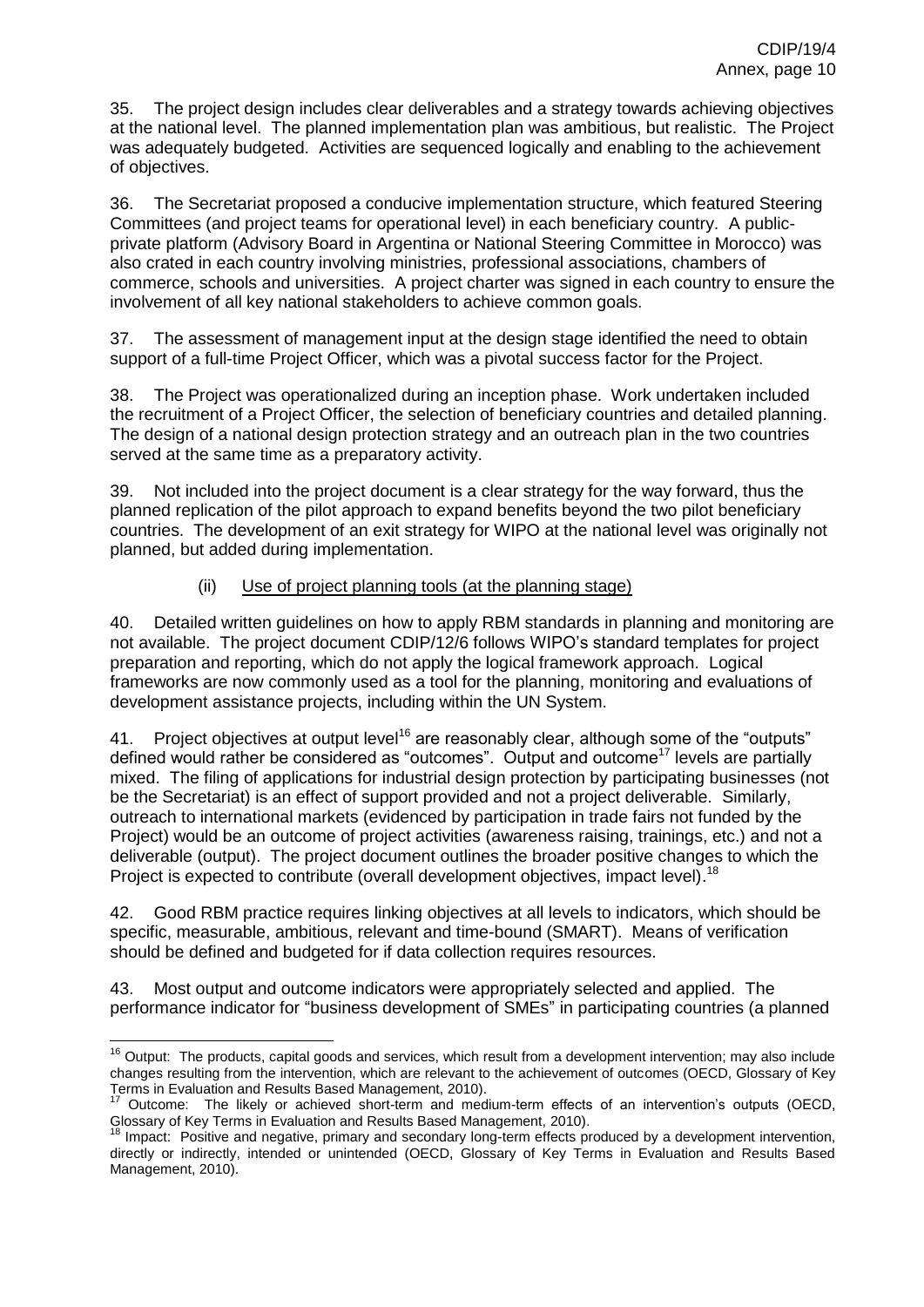outcome) intends to measure turnover of those SMEs using design protection prior and after the project. Turnover alone does not reflect business success and is not an indicator of higher value through design protection. High volume sales of low value added products may also lead to higher sales. The increase of profitability of businesses would be a more appropriate indicator to measure an increase of value added to projects through designs. Financial figures of SMEs are usually difficult to obtain, as many companies prefer not to disclose financial figures if they are not legally required.

44. Identifying assumptions and risks (including defining mitigation strategies) is also part of a sound project preparation. Assumptions and risks should identify the external factors that are relevant for translating outputs into outcomes and outcomes into impact<sup>19</sup>.

45. The Project document does not include risks and assumptions for the whole project, but refers to a risk analysis and mitigation plan to be undertaken in the detailed planning of each component. This was subsequently done and included into the "Project Scope Statement Report"<sup>20</sup> (see 2.A.iii below).

46. WIPO's standard templates for project planning were adequately applied. But these forms do not include logical frameworks, which have become the standard tool and are now widely used by almost all development actors in technical cooperation.

47. The use of a good logical framework is not a guarantee for the success of a Project. But it allows to identify possible flaws in the project logic (results chain), which otherwise may be overlooked. This means that a project may be approved and funds disbursed, prior to discovering fundamental logical shortcomings. Few poorly planned projects assessed by the evaluator led to the expected results.

48. It should be highlighted that during project implementation, a logical framework was developed for both countries covered in close cooperation with the national stakeholders. This logical framework was used for internal monitoring and the mid-term evaluation.

49. Consistent and correct application of RBM within the portfolio of DA projects requires clear guidelines against which quality of project documents and reports are checked.

# (iii) Project Management

<span id="page-11-0"></span>50. Project management was highly satisfactory. Instrumental were:

(a) The recruitment of a technical cooperation specialist as a full-time Project Officer to support the Project Manager in the day-to-day project implementation. The flip-side of delegating most day-to-day management to a temporary Project Officer is that after her departure, WIPO risks to forfeit parts of the knowledge gained.

(b) The establishment of Project Steering Committees (strategic level) and dedicated project teams (operational level) at the level of the beneficiary IP Offices, which both provided significant input to project implementation.

(c) A thorough inception phase to operationalize the Project, resulting in a clear agreement on a "Project Scope Statement Report"<sup>21</sup> between the Secretariat and Lead

 <sup>19</sup> Hypotheses about factors or risks, which could affect the progress or success of a development intervention (OECD, Glossary of Key Terms in Evaluation and Results Based Management, 2010).

See also risk analysis in CDIP 16/2 Annex II, page 6.

<sup>&</sup>lt;sup>21</sup> Other documents prepared during the inception phase included for each country a design protection strategy, an outreach strategy and an exit strategy. The design protection strategy and the outreach strategy are planned project outputs.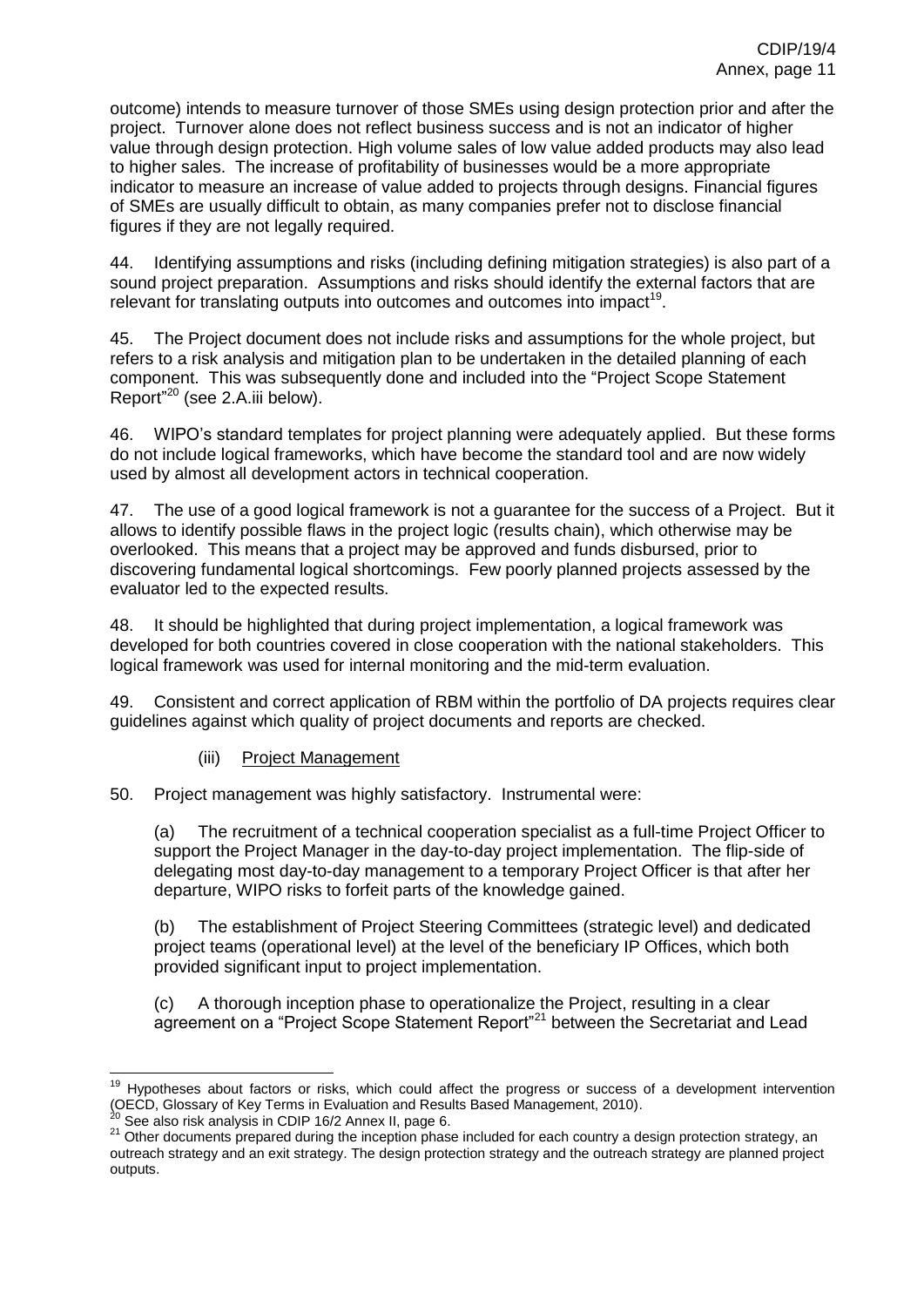Agencies' Project Steering Committees. The Project Statement Report included specific responsibilities of all parties involved.

(d) Detailed operational planning, which was regularly updated in close coordination between the Secretariat and the beneficiary IP Offices.

(e) The selection of the right national experts (two national teams of eight experts specialized in design and IP to further develop diagnostic and training tools and to design tailor-made design protection strategies for companies).

51. Rather than merely presenting a mid-term implementation report using the "traffic light system" provided in WIPO's reporting template, the project team conducted a comprehensive internal mid-term review, which is in-depth and of high quality. The work done is as extensive, thorough and methodologically sound as it would be expected from an external evaluator. Most useful are the lessons learned identified. Conducting this type of in-depth reviews requires expertise in "project cycle management" and time, which few project managers working full-time in other functions within the Secretariat would have.

52. Reporting to the DACD (internal) and CDIP (Member States) was comprehensive, accurate and clear.

53. All beneficiaries interviewed highlighted the good cooperation with the Secretariat and project management, including the responsiveness of the project team to their needs.

### (B) RELEVANCE

<span id="page-12-0"></span>54. Relevance assesses the extent to which project objectives were consistent with beneficiaries' requirements, member countries' needs, global priorities and WIPO's policies.

# (i) Policy relevance

<span id="page-12-1"></span>55. Strategic policy relevance for Member States is evidenced by the CDIP's approval of the Project through consensus. The Project aimed at demonstrating the benefits from assisting right owners to protect and valorize their designs. The idea was not a comprehensive support to the development of the design sector, which would be beyond WIPO's mandate.

56. Project objectives are well aligned with DA Recommendation 4, which emphasizes on tailoring WIPO's technical cooperation to the needs of SMEs. The support to awareness training and capacity building activities through the two national IP Offices responds well to DA Recommendation 10, which emphasizes on the strengthening of national IP institutions.

57. Project objectives were coherent with WIPO's Strategic Goals and Programs<sup>22</sup>.

(a) The Project contributes to Result III.2 of the Program and Budget 2014 – 2015, which calls for enhanced human resource capabilities able to deal with the broad range of requirements for the effective use of IP for development in developing countries, LDCs and countries with economies in transition.

(b) Expected results at the output level link primarily into the objectives of Program  $2^{23}$ , which hosted the Project. The Project's demonstration effect promoted an enabling environment for the brand and design industry.

  $^{22}$  See Program and Budget 2014/2015, applicable at the time the Project was designed.

<sup>23</sup> Program 2: Trademarks, industrial designs and geographical indications. Program 2 "(…) will endeavor to produce outcomes, which will allow WIPO to advance a balanced evolution of the international framework for brands and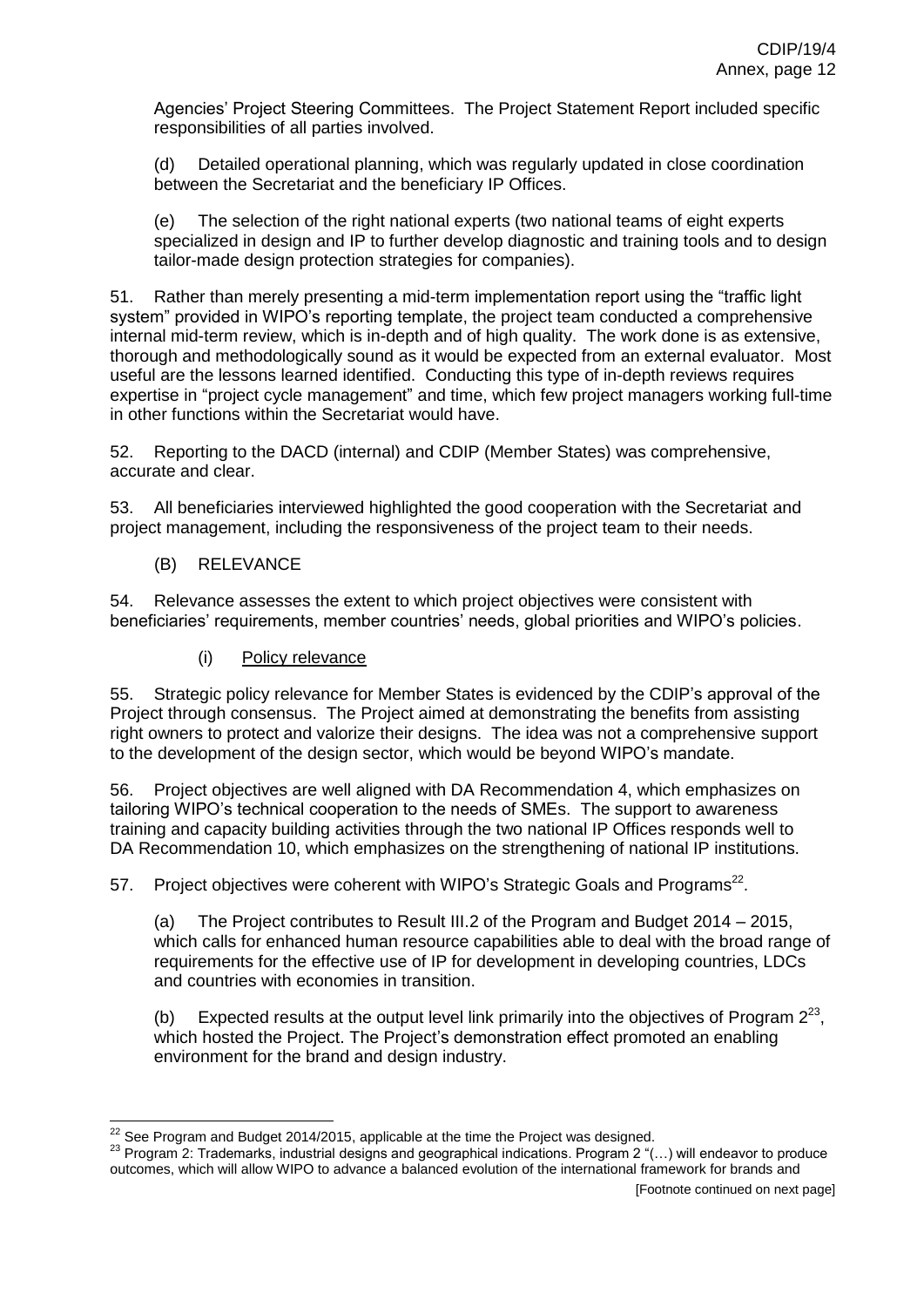(c) Although to a lesser degree, the Project potentially also contributes to the objectives of Program  $9^{24}$  (IP strategies might include "design strategies"), Program 30<sup>25</sup> (through the development of training material that also targets SMEs) and Program 31<sup>26</sup> (by encouraging right holders of two developing countries to consider international registrations of their designs).

(d) The aspects of possible legal and institutional constraints to the use of designs as IPRs might have been relevant, but was not covered.

(ii) Relevance to beneficiaries

<span id="page-13-0"></span>58. Generally, designs are of high and increasing relevance to companies as a tool for value addition and differentiation. International IP statistics show a trend to more applications and registrations. The Project responded timely to this trend.

59. All national stakeholders interviewed confirmed WIPO's assistance fully met their needs. Generally, the Project targeted those countries, industries and sectors for which designs are relevant. Designs were less relevant than other types of IPRs (e.g., patents) for agricultural machine producers, which is one of the key industries identified and covered in Argentina.

60. High relevance is also evidenced by a strong ownership of the two IP Offices (and other national stakeholders), reflected inter alia by their substantial in-kind contributions. All national stakeholders interviewed expressed a high degree of enthusiasm and a strong dedication. Their ownership and commitment were instrumental to the achievement of results.

61. Designed as a pilot intervention, this Project was only a first step towards achieving the expected broader outcomes beyond Argentina and Morocco. Its practical relevance to other Member States was therefore limited to the insights that were generated and shared. Upscaling through replication in other countries would need substantial additional support.

# (C) EFFECTIVENESS

<span id="page-13-1"></span>62. Due to the limitations explained above, the evaluation primarily assessed planned against expected results at the output level. Overall, the evaluator endorses the results reported in the final report presented to the  $18<sup>th</sup>$  session of the CDIP. All planned outputs have been delivered, most of them timely and all in good quality. The evaluator validated the delivery of the following main outputs through desk study of progress reports, the review of material produced, internal project surveys, the internal mid-term review report and interviews:

(i) Project inception

<span id="page-13-2"></span>63. After initial preparatory work (recruitments, selection of the two pilot countries and setting up the project management structure, see section 2.A above), the Secretariat drafted the following four documents:

(a) A national design protection strategy for Argentina and Morocco.

 [Footnote continued from previous page]

designs and enable the establishment of a legal environment that responds to the specific needs and requirements of Member States' brand and design industries. (…)".

<sup>&</sup>lt;sup>24</sup> Program 9: Africa, Arab, Asia and the Pacific, Latin America and the Caribbean Countries, LDCs. Main activity are country-specific national IP strategies designed in the context of national development plans.

<sup>&</sup>lt;sup>25</sup> Program 30: Small- and Medium Sized Enterprises (SMEs) and Innovation. The Program will act as the dedicated central reference point within WIPO for SME related IP issues. Its main activities are to develop SME-related material to guide the training and capacity building activities targeting primarily SMEs support institutions and other intermediaries.

<sup>&</sup>lt;sup>26</sup> Program 31: The Hague System (design registration).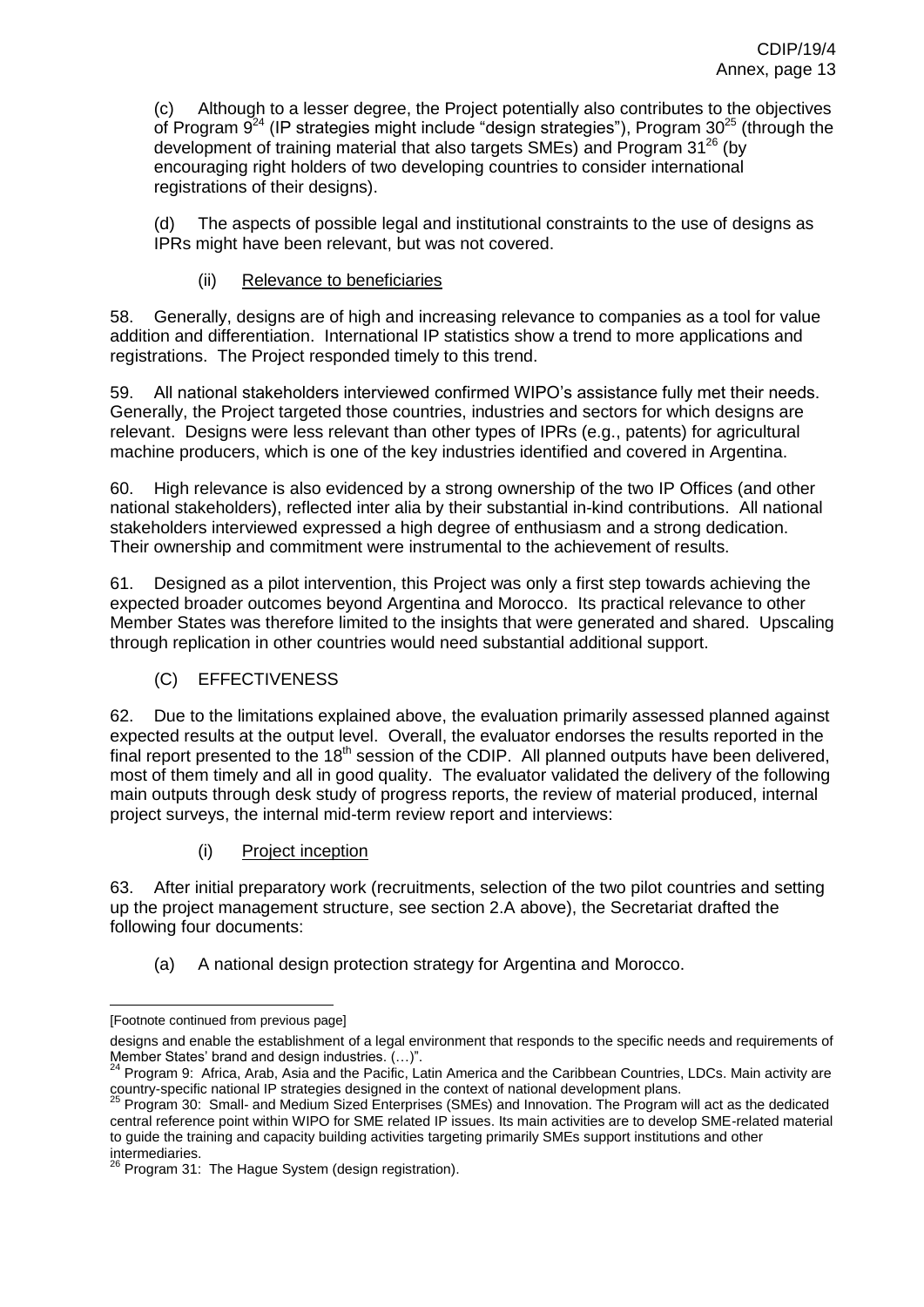(b) An outreach plan, used as the basis for the selection of beneficiary companies. The plan identified the industrial sectors of strategic socio-economic importance.

(c) An exit strategy, which includes the mainstreaming of assistance provided by the Project into relevant national institutions (beyond the IP Offices also business associations).

(d) Feasibility studies for each of the countries based on a needs assessment among approximately 2,000 companies (through a survey<sup>27</sup>).

## (ii) Kick-off events in Argentina and Morocco

<span id="page-14-0"></span>64. An international symposium on the protection of Industrial Designs was organized by the Project in Buenos Aires on September 3 and 4, 2014. In Morocco, the Project was presented to designers and potential beneficiary companies on October 15-16, 2014 and to a roundtable of different ministries, schools, business associations and other stakeholders. These events were instrumental to create visibility, inform the interested public and ensure political support.

## (iii) Selection of companies

<span id="page-14-1"></span>65. Through a rigorous process with well-defined selection criteria, 42 companies in Argentina and 26 in Morocco were selected to benefit from direct support through project experts. Information on the companies was retrieved through application forms.

# (iv) Preparation of tools

<span id="page-14-2"></span>66. The Project prepared the tool "5 Steps Strategic Design Protection", which was used as material for direct support to companies, which covers: (1) the company and its business strategy; (2) the company's portfolio of industrial designs; (3) IP strategy with a focus on design protection for business development; and (4) gender and diversity. During their practical application, pre-diagnostic and diagnostic tools were further improved with the assistance of national experts.

# (v) Project launch events training of national experts

<span id="page-14-3"></span>67. A launch event combined with capacity building for national experts took place with about 70 participants, on April 7, 2015, in Buenos Aires and on March 31/April 1, 2014 in Casablanca.

68. On October 27, 2015, another capacity building conference took place in Casablanca and was perceived as very important by Moroccan authorities.

# (vi) Direct support to companies

<span id="page-14-4"></span>69. Using the tool kits developed (see above), national project experts provided direct support to beneficiary SMEs. Topics covered included pre-diagnostic and diagnostic interviews, design portfolio analysis, advise on a tailor-made design protection strategy for their business development, tailor-made on-site awareness raising and capacity building meetings. Assistance also touched upon managerial aspects relevant to the implementation of the design strategy.<sup>28</sup>

<sup>&</sup>lt;u>27</u><br>27 94 respondents in Argentina and 249 in Morocco. The response rate of around 15% overall is in line with what can typically be expected.

See also brochure on the pilot project « Unlocking countries' design potential », page 6,

http://www.wipo.int/edocs/mdocs/sct/en/sct\_34\_side\_event/sct\_34\_side\_event\_brochure.pdf and as confirmed by the interviews of national experts.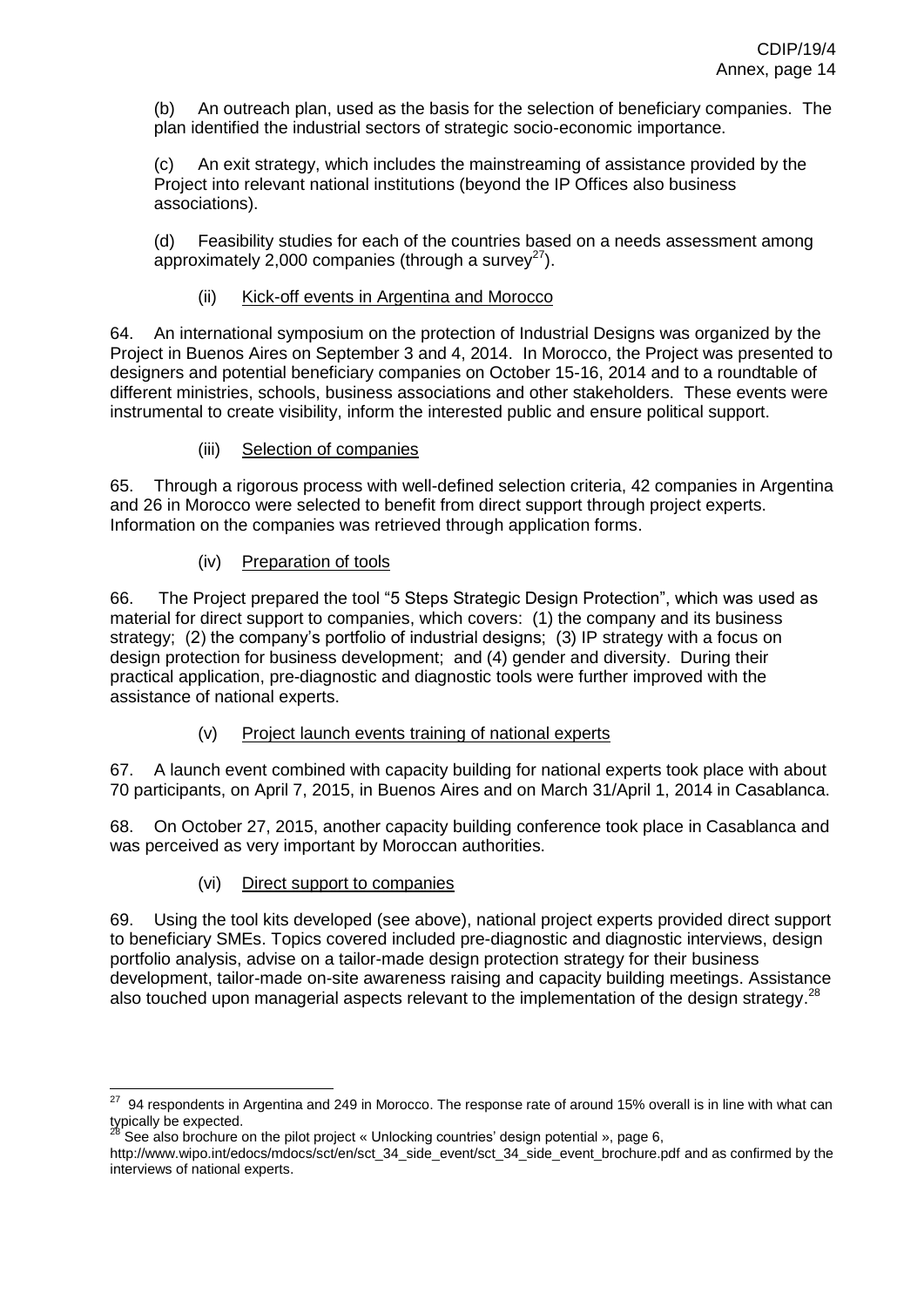70. An internal survey conducted by the Secretariat concluded that beneficiary companies were highly satisfied with the support received. This was also confirmed by stakeholder interviews conducted by the evaluator.

# (vii) Project closing events and awards

<span id="page-15-0"></span>71. A "DiseñAr" closing event took place on November 26, 2015, in Buenos Aires, followed by the awarding of a WIPO Enterprise Trophy – "Design Thinking Price". In Morocco, the closing event took place on May 17, 2016, during the "Casablanca IP Week", and was followed by the awarding of the Africa Design Award.

## (viii) Awareness raising internationally

<span id="page-15-1"></span>72. A design exhibition Argentina – Morocco, "Unlocking countries potential in design – Investing in nation-wide innovation through design and in the strategic use of design rights" was opened on November 16, 2016 in Geneva.

73. In November 2016, an intercountry knowledge sharing workshop (with both countries' project teams), a design exhibition and a side event to the  $34<sup>th</sup>$  session of the Standing Committee on the Law of Trademarks, Industrial Designs and Geographical Indications (SCT) were organized by the Project.

74. The Secretariat, Argentina and Morocco delegations and country project teams presented the pilot project and both countries' case studies to Member States at a lunch-time side event to the  $34<sup>th</sup>$  session of the SCT, on November 17, 2016.

75. Besides the benefits of creating "visibility" and "awareness", participants appreciated the exchange with their colleagues from the second beneficiary country.

(ix) Initial outcomes observed

<span id="page-15-2"></span>76. The Project seems to have created a high visibility and demonstration effect within key stakeholders in the two beneficiary countries. The two IP Offices highlighted a closer link to key IP users through the project, including through networking at different events. Awareness raising seems to have been successful to inform right holders on the benefits of obtaining protection for their designs through registration.

77. During the Project, registration of designs in both countries increased between 2015 and 2016. For 2016, Argentina reported 45 registrations versus 40 in 2015, while the number in Morocco is 119 registrations versus 77. In Argentina, trade mark registrations increased from 29 to 41 (figures for Morocco were not yet available).<sup>29</sup> Data of two years are inconclusive enough to show a clear trend. But they may indicate that awareness raising and support by the Project motivated the companies to protect their designs.

(x) Impact

<span id="page-15-3"></span>78. It was too early to assess results at the impact level.

<sup>&</sup>lt;sup>29</sup> Source: interviews with IP Offices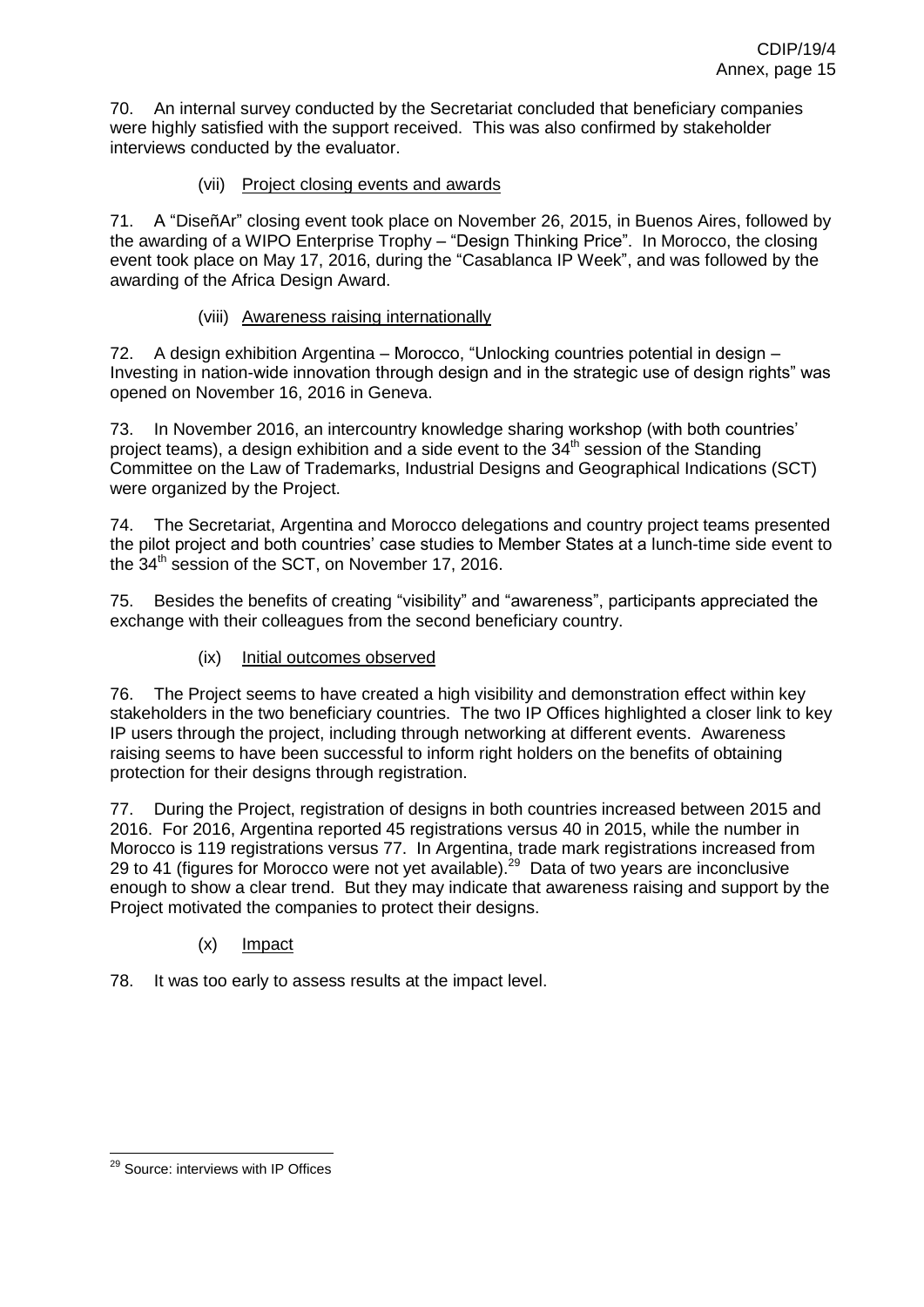# <span id="page-16-0"></span>(D) EFFICIENCY

# (i) Financial implementation

<span id="page-16-1"></span>79. Based on the last official financial report as per end of August, 2016 (CDIP 18/2, Annex VII, page 11), 86% of the total budget of CHF 487,000 (including CHF 237,000 for personnel costs and CHF 250,000 for non-personnel costs) was disbursed.

80. The Project reported total expenditures per budget lines and total expenditures per activity. A financial report linking expenditures to individual budget lines was not available. It is thus not possible to analyze funds disbursed by category of costs and per output in detail.

81. Comparing total costs (inputs) to outputs delivered with publicized financial data of other DA projects indicates an efficient fund use by the Secretariat. It should however be noted that the project inputs (resources used) would be substantially higher than reported if the significant in-kind contributions by the two beneficiary IP Offices, which are not reflected in financial reports, were accounted for.

82. The project budget was tight. Anecdotic evidence suggests that funds were economically used. International travel for example was limited to a minimum, inter alia by using video conferencing. The strengthening of an extensive use of local expertise is not only financially efficient, but also contributes to sustainability of results.

## (ii) Assessment of approach

<span id="page-16-2"></span>83. For a first-time pilot intervention with a desired demonstration effect, the approach discussed in Chapter 2.A was appropriate. Supporting SMEs with a track-record in creating and/or using designs in commercializing them as opposed to working with SMEs with no prior experience was the right choice. The same applies to the selection of countries with strong IP Offices and a high absorption capacity. In terms of technical input by the Secretariat, the combination of IP with commercial expertise was important.

84. While the Project allowed to pilot a model that is applicable for more advanced countries, it is not possible to draw conclusions on what approach would be appropriate for less advanced developing countries, LDCs and countries in transition. Piloting a similar or adapted intervention in a wider range of countries would be needed, prior to taking a decision on whether to mainstream support to the commercialization of designs and if, in what form.

# (iii) Assessment of quality of outputs

<span id="page-16-3"></span>85. As confirmed by an in-depth desk review and expert interviews all deliverables were of high quality. The overwhelmingly positive feed-back evidenced by the Secretariat's internal evaluation was validated through interviews of a sample of beneficiaries. All in-country events (kick-off meetings, launching events, capacity buildings, closing events) and the events in Geneva were well organized.

86. WIPO's contribution went beyond technical and financial input. Its reputation as an international organization and its credibility increased the interest of key stakeholders, including at the policy level.

# (iv) Synergies with other activities conducted by the Secretariat

<span id="page-16-4"></span>87. The evaluation found neither considerable synergies nor overlaps with other activities of the Secretariat. No other entity within the WIPO provides capacity building specifically in the field of valorizing protected designs.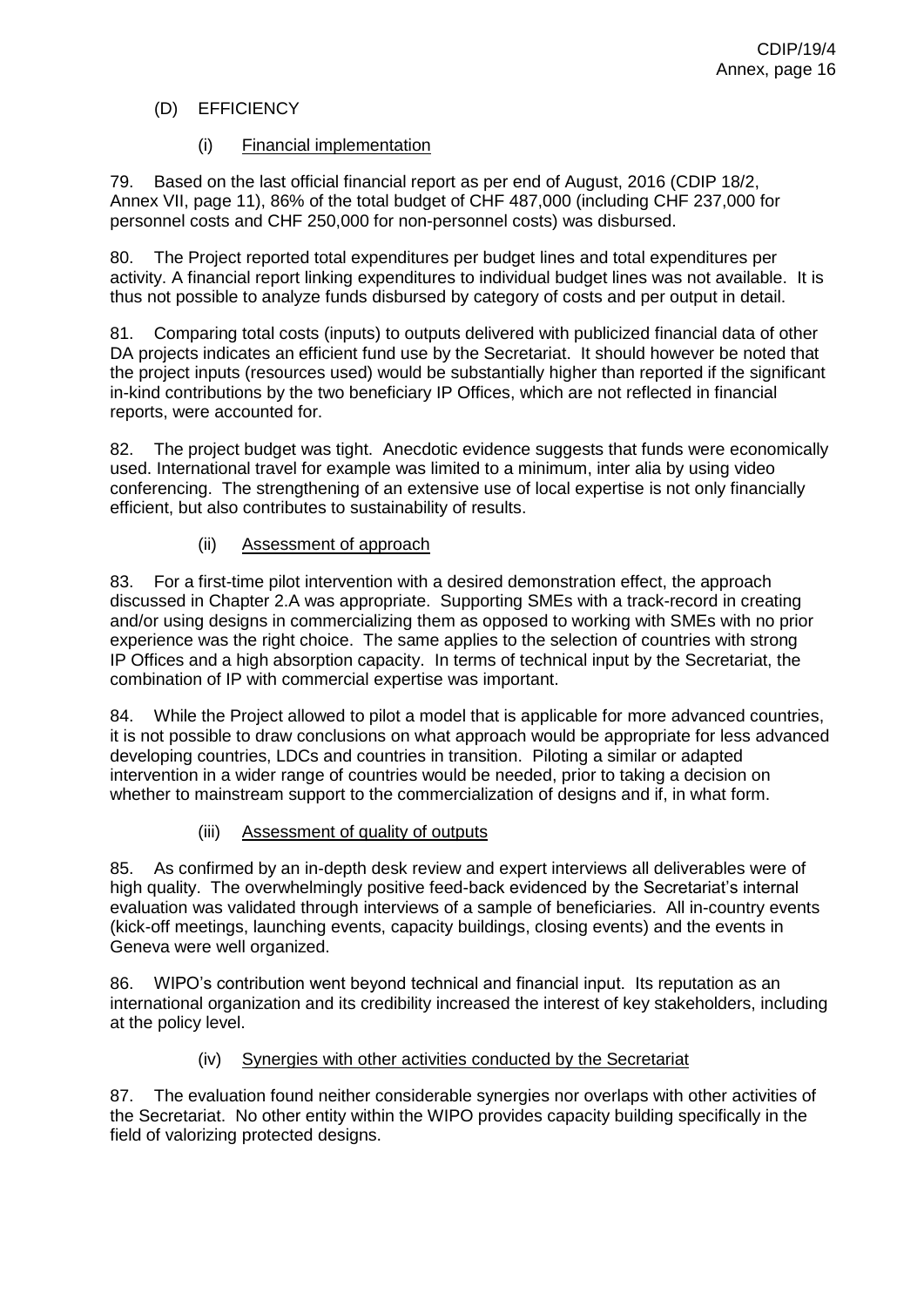### (E) LIKELIHOOD OF SUSTAINABILITY OF RESULTS

<span id="page-17-0"></span>88. An attempt assessing the likelihood of sustainability of results at the country level would be premature, as a continuation of benefits depends largely on a follow-up by the respective IP Offices. Following upon their commitments during the selection process, both IP Offices expressed their willingness to continue similar activities geared towards promoting designs as a tool to add value to products. In Morocco, the IP Office and one expert confirmed that support to SMEs to commercialize design through protected IPRs was currently ongoing. A national follow-up project was presented in different exhibitions. New companies and designers will benefit from support in 2017. The IP Office reportedly uses famous designers for testimonials. Furthermore, the General Confederation of Moroccan Enterprises and the Association of Moroccan exporters will conduct follow-up activities under an agreement with OMPIC.

89. Despite some budget constraints, the IP Office of Argentina seems to conduct some awareness raising activities, mainly with universities.

90. Due to no clear roadmap for follow-up at the international level, interest and visibility outside the two beneficiary countries are unlikely to sustain without a systematic follow-up by the Secretariat.

91. An expansion of this overall successful pilot to more, especially less advanced countries if possible also from other regions, would provide the necessary additional experience to draw conclusions on how the Secretariat could continue the strengthening of IP Offices to provide further similar support to companies. By the end of a follow-up phase, data on broader outcomes in the two pilot countries, e.g. at the company level (if any), should become available.

92. A replication in other countries would furthermore allow WIPO to capitalize on existing expertise by using the national experts trained in other countries. The benefits of considerable investments in the development of methodology and tools would be expanded beyond only two countries. Besides efficiency gains, a wider "outreach" would increase chances of creating and maintaining benefits on a larger scale.

93. Additional experience would provide CDIP members with the necessary insight whether there is a broader interest to receive similar support from the Secretariat. Furthermore, the approach could be further fine-tuned. This would enable the CDIP to take a well-informed decision on whether to later mainstream similar activities into one of the existing Programs.

### (F) GENDER

<span id="page-17-1"></span>94. Equality of gender is a priority to WIPO $30$ . Specific guidelines on how to mainstream gender into the preparation and implementation of DA projects are not yet available.

95. At the core of gender mainstreaming into technical assistance is to define gender-related objectives based on a gender analysis at the design stage and then to monitor them, which was not yet done. Gender mainstreaming must be systematic and goes beyond ad hoc actions such as selecting female experts and seminar participants.

96. Most of the Project managers are neither development nor gender specialists. They need specific practical guidance on how to apply WIPO's general policy in development work.

97. Project management was sensitive on the gender dimension of the Project. Important steps were undertaken to address gender aspects. This included inter alia an analysis of the number of women in beneficiary companies, which resulted in interesting findings on beneficiary

  $^{30}$  As summarized in Instruction No. 47/2014 dated August 5, 2014.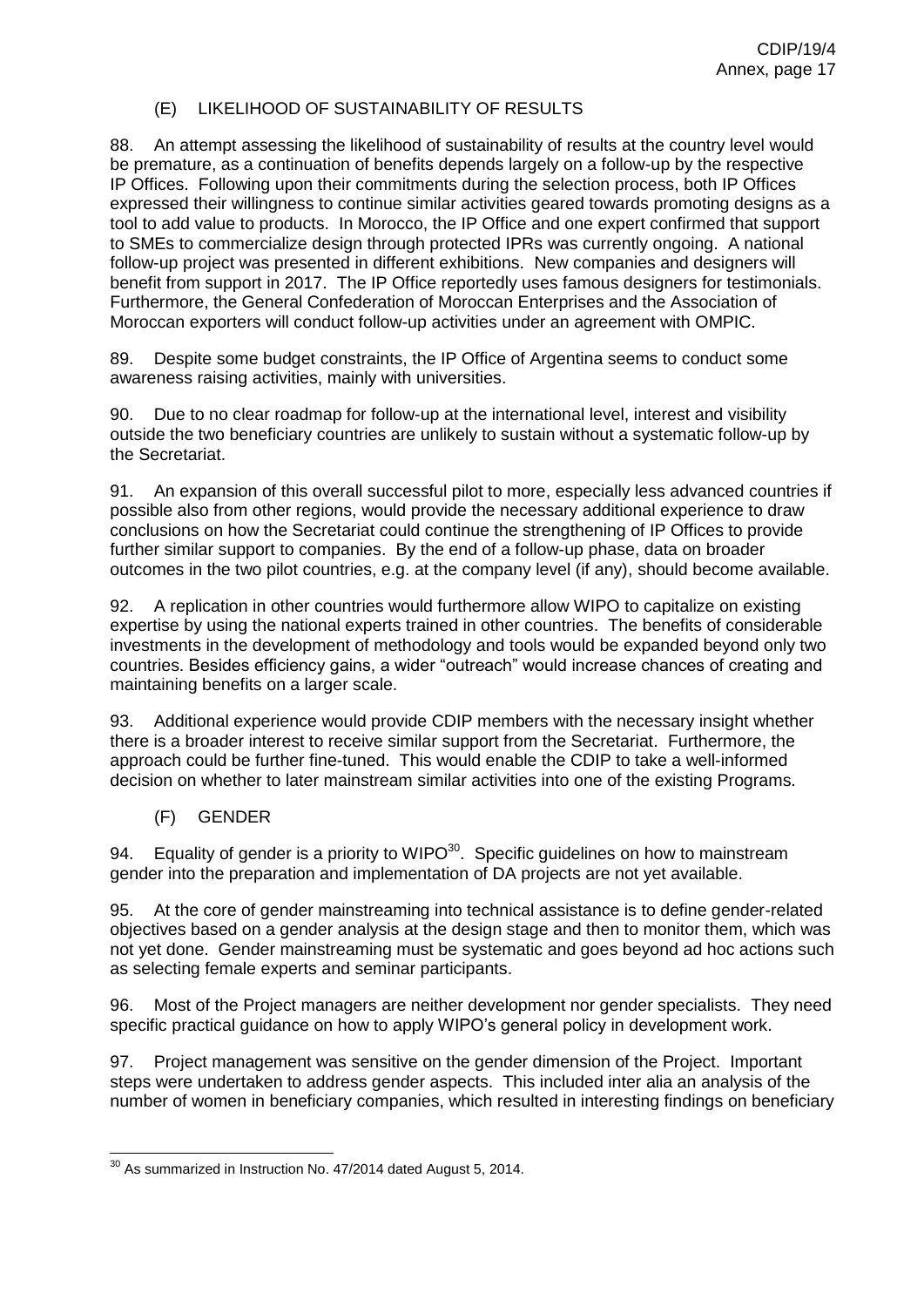companies. In Morocco, the Association of Women Heads of Companies was part of the Steering Committee.

98. The evaluation found no indication whatsoever of insufficient involvement of women into the project. The Project tried actively to live up to WIPO's commitment to gender equality, although not from the beginning.

99. Consistent mainstreaming of gender issues in DA Projects requires clear guidelines and training for all project managers.

# <span id="page-18-0"></span>**3. CONCLUSIONS**

100. The findings and assessment above leads to the following conclusions:

**Conclusion 1 on project preparation and relevance: The Project prepared by the Secretariat addresses the promotion of the strategic use and protection of industrial designs by SMEs in an appropriate way. Excellent preparation in close cooperation with key stakeholders in the two beneficiary countries led to a high degree of relevance.**

101. The Secretariat did a good job in translating the relatively open proposal submitted by the Republic of Korea into a clearly formulated project concept, which aligns well to WIPO's mandate and the DA recommendations it intends to address. Project objectives are fully aligned to the needs of key beneficiaries (IP Offices and companies). The Project targeted those countries, industries and sectors for which designs are relevant.

102. Objectives are clearly defined, although the separation between deliverables of the Secretariat and their use (outcomes) is not always clear. Indicators for each objective are defined, but not all of them are specific, measurable, ambitious, relevant and time-bound.

103. The implementation plan and budgets are ambitious, but realistic. The sequencing of activities is logical and enabling to the achievement of objectives. The implementation structure, which featured Steering Committees (for strategic management) and project teams (for operational management) in each beneficiary country is conducive to the achievement of objectives.

104. WIPO's standard templates for planning, monitoring and reporting do not use the logical framework tool, which has become the key instrument for the management of technical cooperation projects. Detailed guidelines on project cycle management are not available, but would be useful.

### **Conclusion 2 on management, efficiency and effectiveness: Project management was highly satisfactory. The Secretariat delivered all outputs timely and in good quality. Resources were used economically. The Project provided good value for money.**

105. The Project was well managed. The set-up of a local implementation structure (Advisory Board / National Steering Committee, project Steering Committees, project teams) in the two beneficiary countries was instrumental. A key success factor was also the recruitment of a full-time Project Officer with a technical cooperation background and sound project management skills. Management was flexible and responsive to the needs of beneficiaries.

106. The evaluation endorses the project completion report. Most planned outputs were delivered timely and all in good quality. It would be too early to assess broader outcomes. Nevertheless, the Project seems to have created a high visibility and demonstration effect within key stakeholders in the two beneficiary countries. The two IP Offices highlighted a closer link to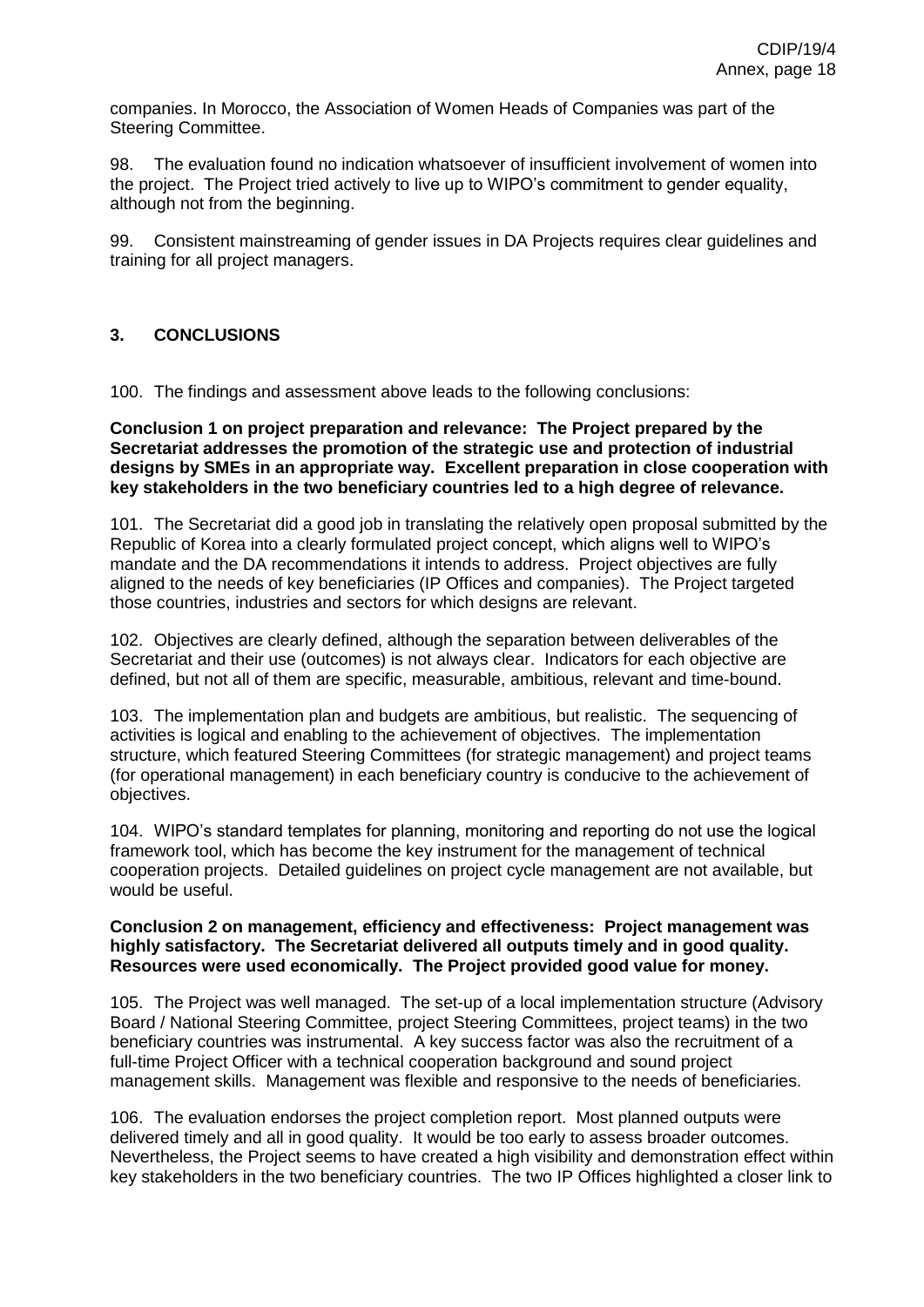key IP users through the project, including through networking at different events. Awareness raising seems to have been successful to inform right holders on the benefits of obtaining protection for their designs through registration. Both countries report increased design and trademark registrations.

107. Besides some visibility and interest generated through events in Geneva, achieving the intended broader outcomes at the international level (replication and upscaling) would require significant additional efforts through a second project phase.

108. Funds were used economically. Comparing deliverables with the rather tight budget, the Project provided good value for money, even though financial figures do not account the significant in-kind contributions of national stakeholders as inputs.

#### **Conclusion 3 on sustainability of results: Activities in Morocco under OMPIC are ongoing beyond the project. Argentina plans to continue activities to promote the valorization of IPRs. Generating and maintaining benefits at the international level requires a follow-up phase.**

109. An attempt assessing the likelihood of longer-term sustainability of results at the country level would be premature, as a continuation of benefits depends largely on a follow-up by the respective IP Offices. Following upon their commitments during the selection process, both IP Offices expressed their willingness to continue similar activities geared towards promoting designs as a tool to add value to products. Activities in Morocco under the lead of OMPIC are currently ongoing.

110. The likelihood of maintaining the limited benefits at the international level (interest and visibility) is low without a follow-up intervention. An expansion of this overall successful pilot to more, especially less advanced countries if possible also from other regions, would provide the necessary additional experience to draw conclusions on how the Secretariat could continue the strengthening of IP Offices to provide further similar support to companies on a longer-term.

#### **Conclusion 4 on mainstreaming gender: While project implementation took gender issues actively into account, this was done not following a clear WIPO methodology. Gender equality is a priority for WIPO, but there is no guidance to project managers on how to mainstream gender into DA projects.**

111. Project management undertook significant efforts to address gender aspects. The evaluation found no indication whatsoever of insufficient involvement of women into the project.

112. The Project tried actively to live up to WIPO's commitment to gender equality, although not systematically and from the beginning.

113. Consistent mainstreaming of gender issues in DA Projects requires clear guidelines and training for all project managers.

# <span id="page-19-0"></span>**4. RECOMMENDATIONS**

114. From the conclusions above, the evaluation derives the following recommendations:

**Recommendation 1 (from conclusions 2 and 3) to the WIPO Secretariat on proposing a phase 2 of the Project to the CDIP to gain additional experience and in case of a broader interest, prepare for an upscaling and replication of the approach.**

(a) Propose a second project phase to the CDIP to pilot the approach in additional countries from different regions. Tailor the approach to specific country needs, where appropriate.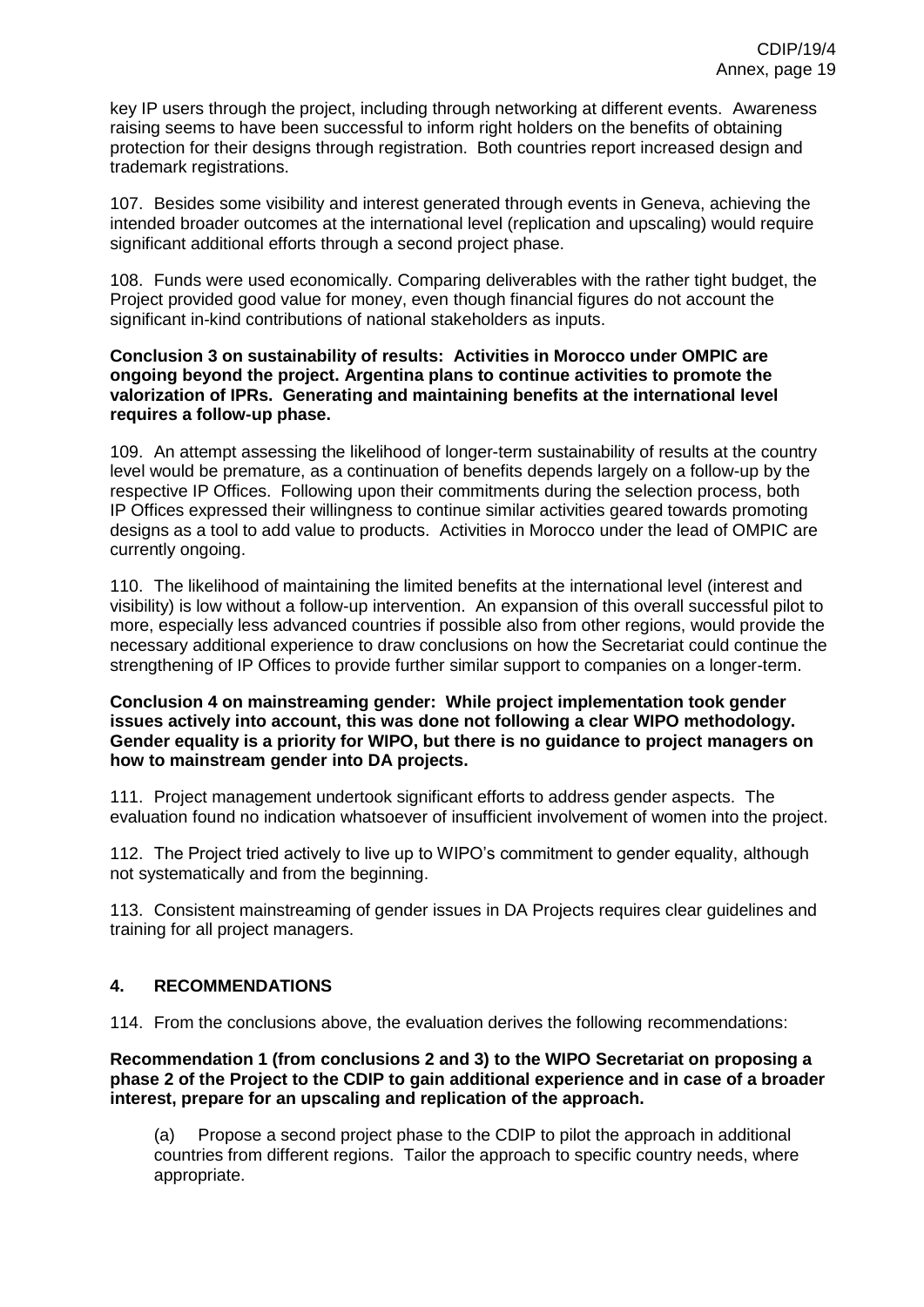(b) Involve the Bureaus in determining possible new target countries.

(c) While maintaining the commitment of national counterparts as a key selection criteria, ensure a balanced selection of beneficiary countries at different stages of IP system development.

(d) Consider using the Project's experts in the new beneficiary countries where appropriate.

(e) Support the IP Offices of Argentina and Morocco to assess wider project outcomes.

(f) If the mid-term review of a phase 2 shows positive results, develop a detailed strategy on how to ensure replication of similar projects in other countries.

#### **Recommendation 3 (from conclusion 2) to the WIPO Secretariat on systematically assessing management input needed for new DA projects and where appropriate, ensure support for day-to-day implementation of projects.**

115. For new projects, the Secretariat should systematically assess management input needed versus the workload of project managers. Where appropriate, the Secretariat should budget for the recruitment of a Project Officer who is responsible for day-to-day project management.

116. To complement the technical expertise of the Project Manager, the Project Officer should primarily be a proven development specialist with field experience and excellent project management skills.

117. Ensure that the delegation of management responsibilities to externally recruited temporary staff does not lead to the loss of organizational know-how.

#### **Recommendation 4 (from conclusions 1 and 2) to the WIPO Secretariat to propose a DA project to the CDIP which aims at the development of specific tools for the planning and implementation of DA Projects, including the mainstreaming of gender.**

118. To ensure the consistent application of good practices in DA projects, the WIPO Secretariat should consider proposing a new DA project to the CDIP that specifically focuses on the development and introduction of project management tools for DA projects.

119. Deliverables should *inter alia* include:

(a) The identification of existing good practices in planning and monitoring (including tools) within the UN family.

(b) Building upon what already exists, develop a tool kit for the design and monitoring of DA projects (including on how to mainstream gender related aspects into all DA projects).

(c) The tool kit must include clear processes and responsibilities for implementation. The logical framework should be the basis of planning, monitoring and evaluation (project cycle management). While building upon existing good practices in other organizations, the tool kit must be tailored to WIPO's specific technical cooperation activities.

(d) Develop short training courses in project cycle management for new Project Managers (using the tool kit).

(e) Pilot these documents and the course. If successful, consider applying them for all technical cooperation projects/programs across the organization.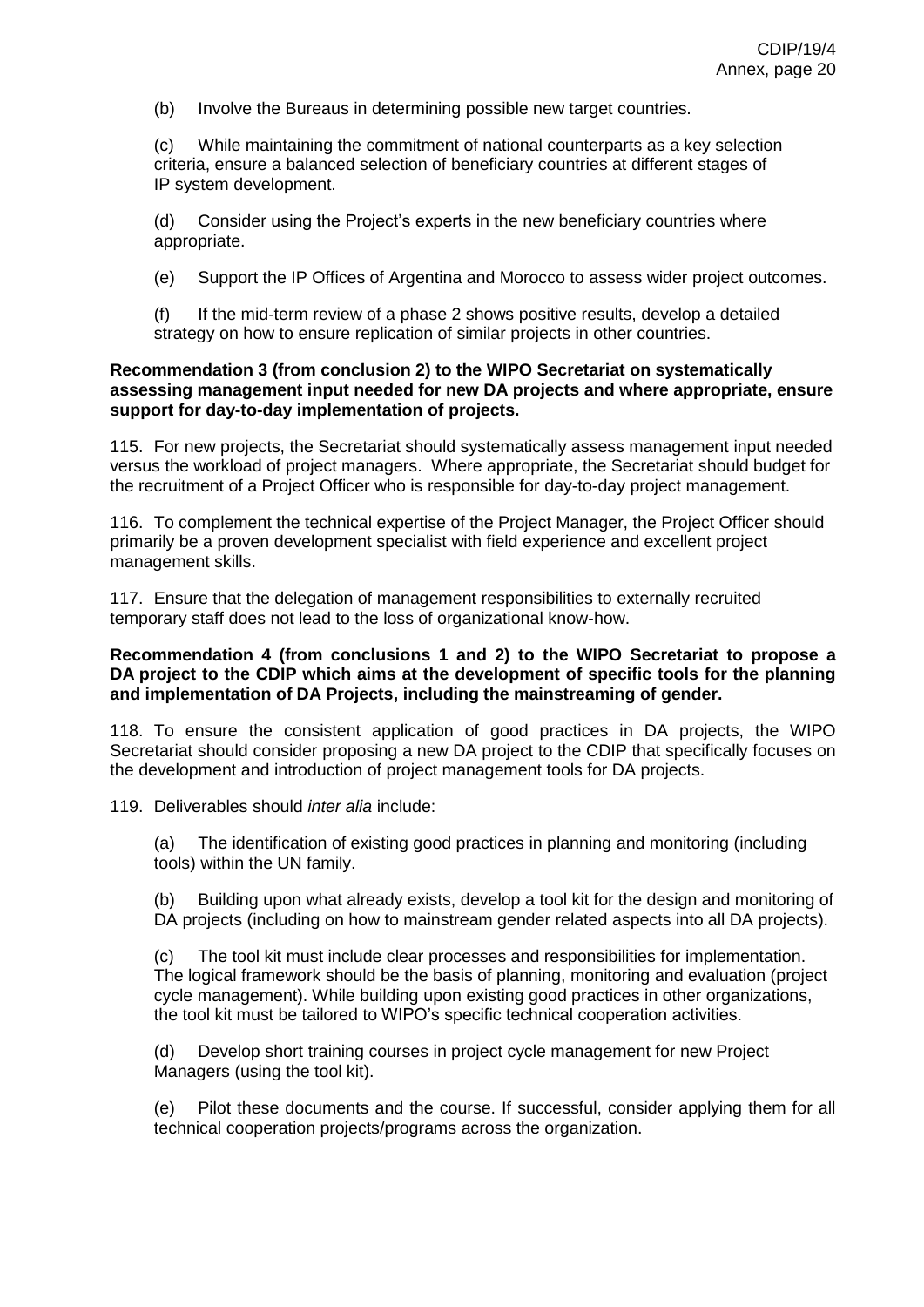# LIST OF APPENDIXES

| <b>Appendix I</b>   | Project document            |
|---------------------|-----------------------------|
| <b>Appendix II</b>  | Terms of reference          |
| <b>Appendix III</b> | List of persons interviewed |
| <b>Appendix IV</b>  | List of documents           |

[Appendixes follow]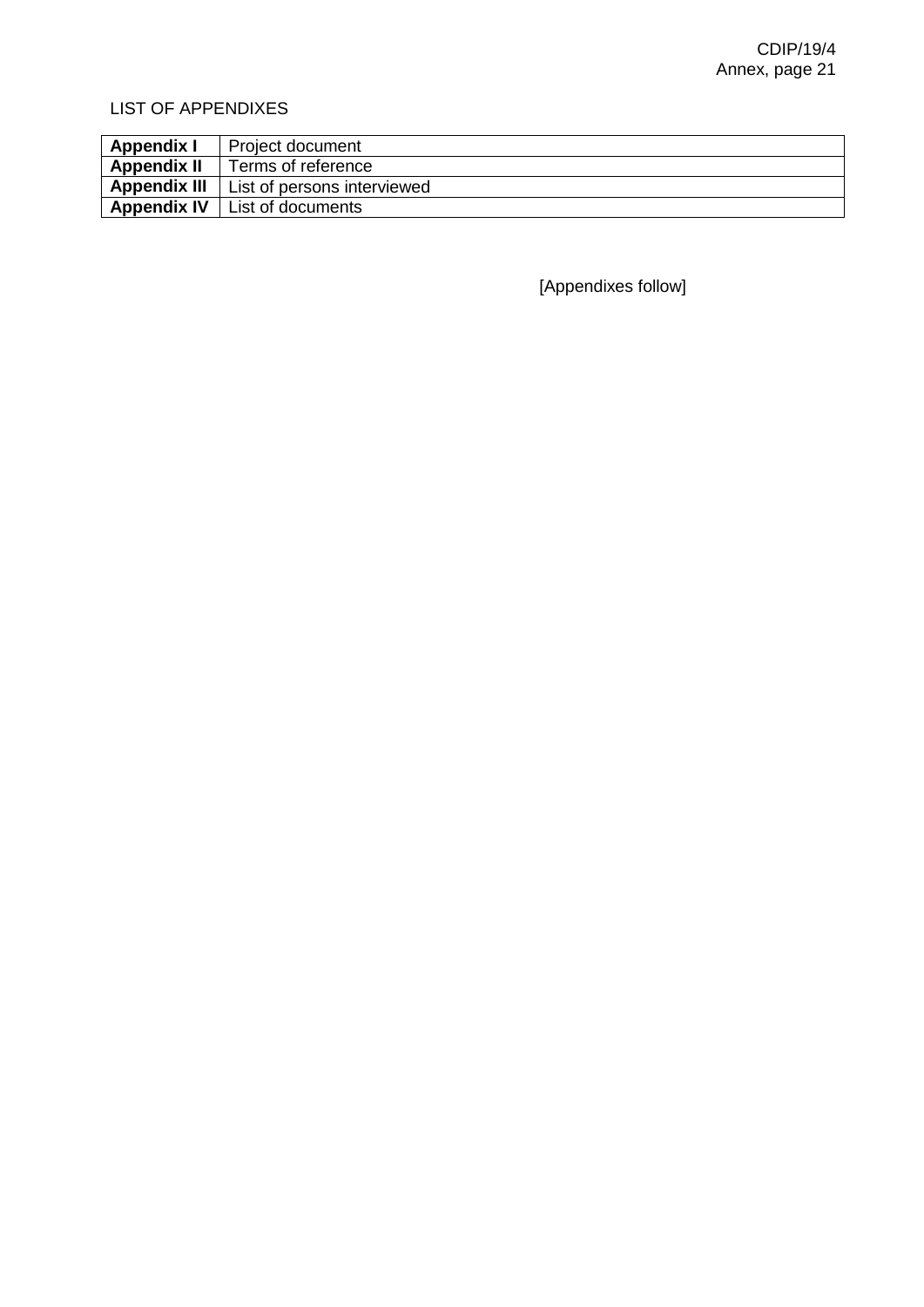# APPENDIX I: PROJECT DOCUMENT

The Project Document CDIP/12/6 is available at:

[http://www.wipo.int/meetings/en/doc\\_details.jsp?doc\\_id=252504](http://www.wipo.int/meetings/en/doc_details.jsp?doc_id=252504)

[Appendix II follows]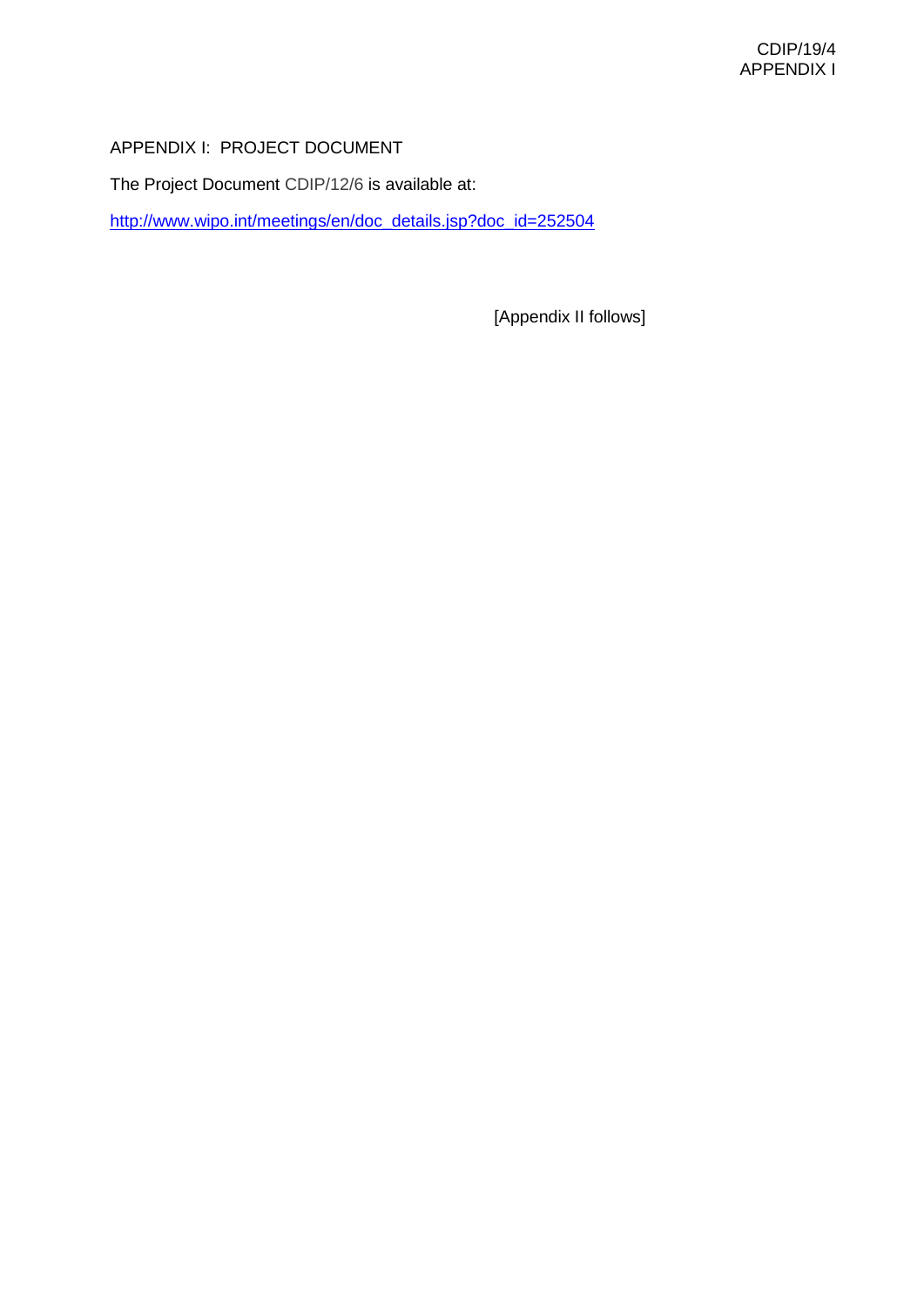### APPENDIX II: TERMS OF REFERENCE

## **TERMS OF REFERENCE**

| <b>Title of Assignment:</b>                | <b>Project Evaluation: Intellectual Property (IP)</b><br>and Design Management for Business<br>Development in Developing and Least<br><b>Developed Countries (LDCs)</b> |
|--------------------------------------------|-------------------------------------------------------------------------------------------------------------------------------------------------------------------------|
| Name of unit/sector:                       | <b>Development Agenda Coordination</b><br><b>Division (DACD), Development Sector</b>                                                                                    |
| <b>Place of Assignment:</b>                | Evilard (Leubringen), Switzerland                                                                                                                                       |
| Expected places of travel (if applicable): | During the assignment, you will undertake<br>two missions to WIPO Headquarters,<br>Geneva, Switzerland (dates to be<br>determined)                                      |
| <b>Expected duration of assignment:</b>    | From November 15, 2016 to May 30, 2017                                                                                                                                  |

### **1. Objective of the assignment**

The present document represents the Terms of Reference (ToR) for the evaluation of the Development Agenda (DA) *Project on Intellectual Property (IP) and Design Management for Business Development in Developing and Least Developed Countries (LDCs)*, implementing the DA Recommendations 4 and 10.

The project was based on a proposal presented by the Republic of Korea at the eleventh session of the Committee on Development and Intellectual Property (CDIP) contained in document CDIP/11/7 and approved by the Committee during its twelfth session, held in Geneva in November 2013. The project aimed at supporting small and medium-sized enterprises (SMEs), which actively create and commercialize designs, in the active use of the IP system and the development of strategies that encouraged investment in design. Through close cooperation with lead agencies in the participating countries, the project aimed to promote the strategic use of intellectual property rights (IPRs), in particular, industrial design rights by SMEs in two selected countries (Argentina and Morocco) and thereby encouraging a pro-active approach to design protection in domestic and export markets.

The project was implemented under the supervision of the Project Manager, Mr. Marcus Höpperger, Director, Law and Legislative Advice Division, Brands and Designs Sector.

This evaluation is intended to be a participative evaluation. It should provide for an active involvement of those with a stake in the projects, notably the project team, partners, beneficiaries, and any other interested parties.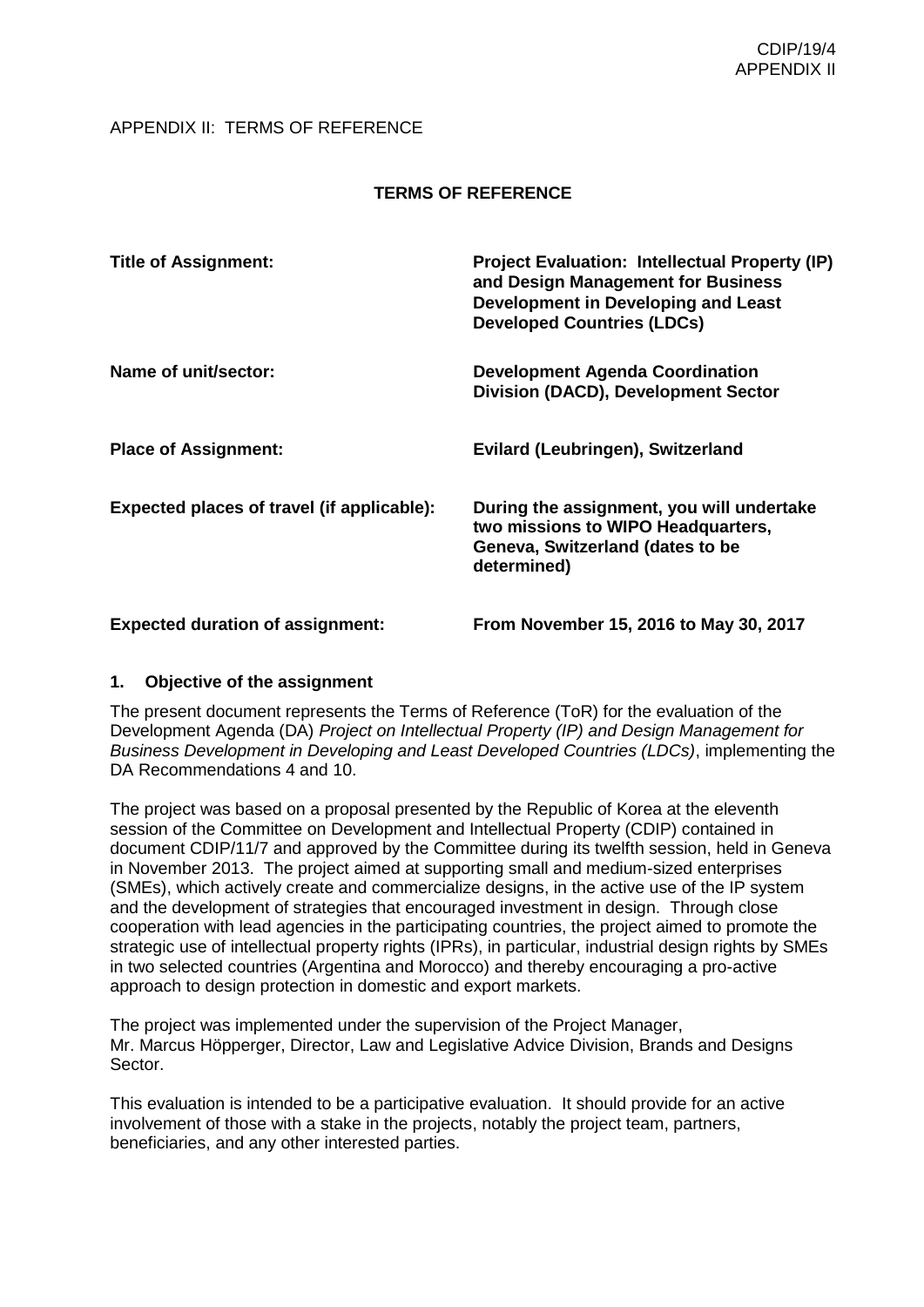The main objective of this evaluation is two-fold:

(a) Learning from experiences during the project implementation: what worked well and what did not work well for the benefit of continuing activities in this field. This includes assessing the project design framework, project management, including monitoring and reporting tools, as well as measuring and reporting on the results achieved to date and assessing the likelihood of sustainability of results achieved; and

(b) Providing evidence-based evaluative information to support the CDIP's decision-making process.

In particular, the evaluation will assess the extent to which the project has been instrumental in:

(a) Contributing to the business development of SMEs in participating countries by encouraging investment in design through the strategic use of IPRs, in particular the proactive use of appropriate design protection mechanisms that were neglected so far; and

(b) Improving the capacities of national design institutions, including IP Offices, to encourage the strategic use of the IP system for design producing businesses, thus leading to an increased use of available design protection mechanisms.

To this end, the evaluation, in particular, will focus on assessing the following key evaluation questions:

#### Project Design and Management

(a) The appropriateness of the initial project document as a guide for project implementation and assessment of results achieved;

(b) The project monitoring, self-evaluation and reporting tools and analysis of whether they were useful and adequate to provide the project team and key stakeholders with relevant information for decision-making purposes;

(c) The extent to which other entities within the WIPO Secretariat have contributed and enabled an effective and efficient project implementation;

(d) The extent to which the risks identified in the initial project document have materialized or been mitigated; and

(e) The project's ability to respond to emerging trends, technologies and other external forces.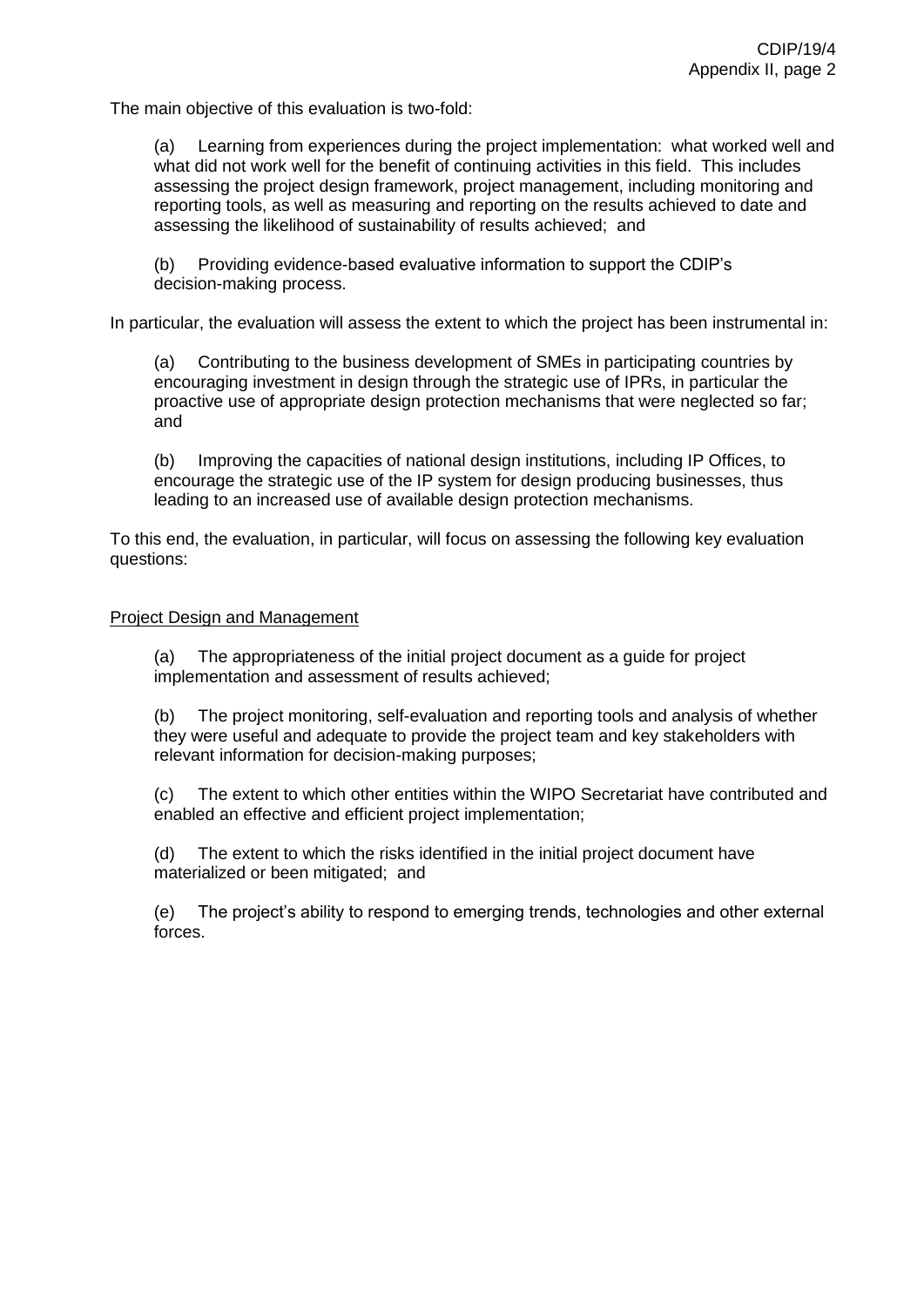#### **Effectiveness**

(a) The effectiveness and usefulness of the project in reinforcement of the national IPR design protection mechanism strategy and its use by SMEs in the two selected countries;

(b) The usefulness and effectiveness of the project in improving the capacities of national design institutions, including IP Offices; and

(c) The usefulness and effectiveness of the project in encouraging the strategic use of the IP system for design producing businesses, thus leading to an increased use of available design protection mechanisms.

#### **Sustainability**

The likelihood of the continuation of the work on IP and Design Management for Business Development in Developing and LDCs.

#### Implementation of Development Agenda (DA) Recommendations

The extent to which the DA Recommendations 4 and 10 have been implemented through this project.

The project time frame considered for this evaluation is 24 months. The focus shall not be on assessing individual activities but rather to evaluate the project as a whole and its contribution in assessing the needs of Member States and identify the resources or the means to address those needs, its evolution over time, its performance including project design, project management, coordination, coherence, implementation and results achieved.

In pursuance to the above-mentioned objective, the evaluation methodology is aimed at balancing the needs for learning and accountability. To this end, the evaluation should provide for active involvement in the evaluation process of those with a stake in the project: project team, senior managers, Member States and national IP offices.

The external evaluation expert will be in charge of conducting the evaluation, in consultation and collaboration with the project team and the Development Agenda Coordination Division (DACD). The evaluation methodology will consist of the following:

(a) Desk review of relevant project-related documentation including the project framework (initial project document and study), progress reports, monitoring information, mission reports and other relevant documents.

(b) Interviews at the WIPO Secretariat (project team, other substantive entities contributing to the project, etc.); and

(c) Stakeholders' interviews.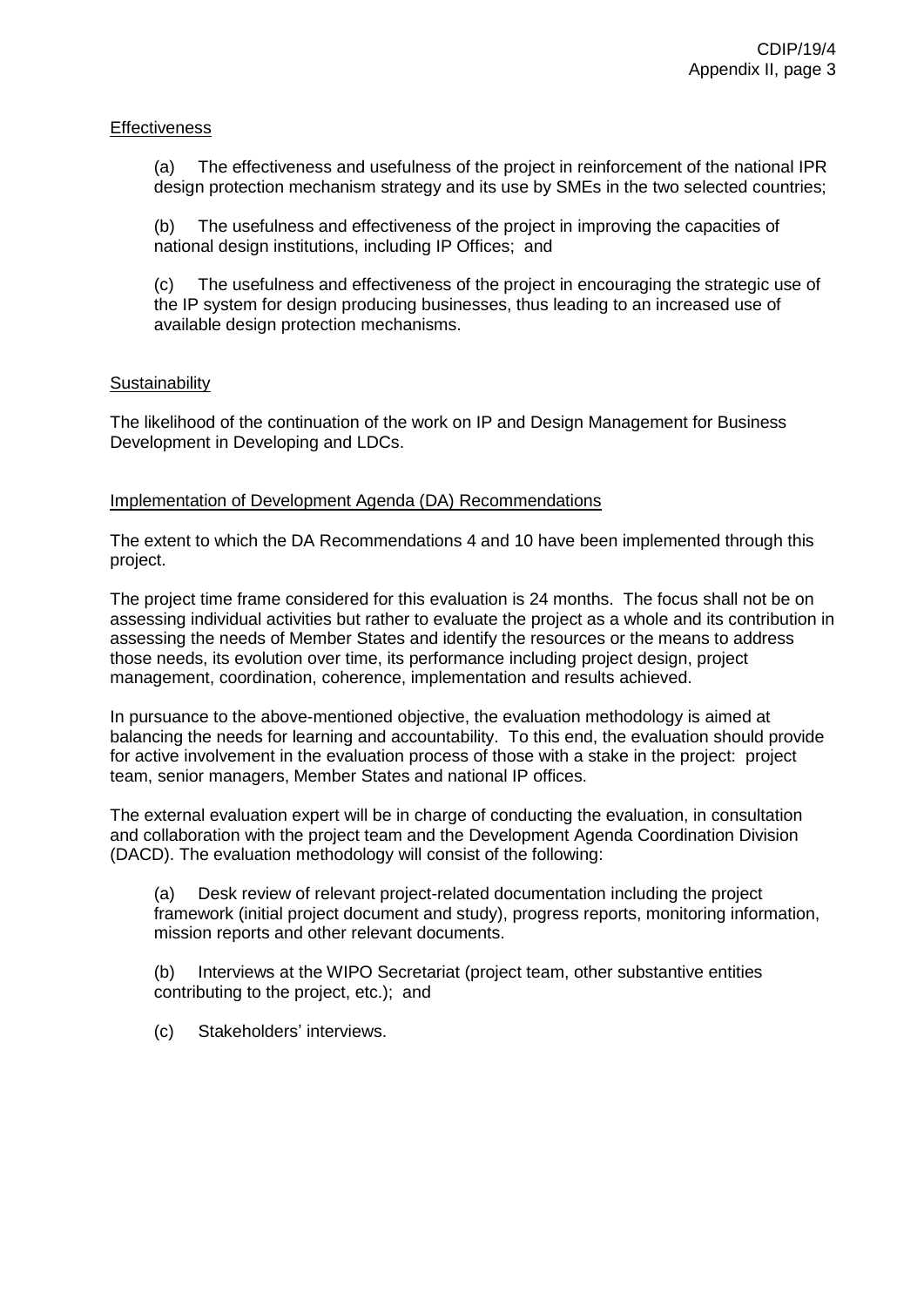#### **2. Deliverables/services**

The evaluator will deliver:

(a) An inception report which contains a description of the evaluation methodology and methodological approach, data collection tools (including eventual surveys of beneficiaries and stakeholders), data analysis methods, key stakeholders to be interviewed, additional evaluation questions, performance assessment criteria, and evaluation work plan;

(b) Draft evaluation report with actionable recommendations deriving from the findings and conclusions;

(c) Final evaluation report which includes an executive summary and structured as follows:

(i) description of the evaluation methodology used;

(ii) summary of key evidence-based findings centered on the key evaluation questions;

- (iii) conclusions drawn based on the findings; and
- (iv) recommendations emanating from the conclusions and lessons learned.
- (d) Comprehensive executive summary of the final evaluation report.

This project evaluation is expected to start on November 15, 2016, and be finalized on April 15, 2017. The reporting language will be English.

### **3. Reporting**

The Consultant will be under the supervision of the Director of the DACD. In addition, the evaluator shall:

(a) Work closely with the DACD, the Project Manager and the Law and Legislative Advice Division, Brands and Designs Sector. He shall also coordinate with the relevant Program Managers in WIPO as required; and

(b) Ensure the quality of data (validity, consistency and accuracy) throughout the analytical reporting phases (inception report and final evaluation report).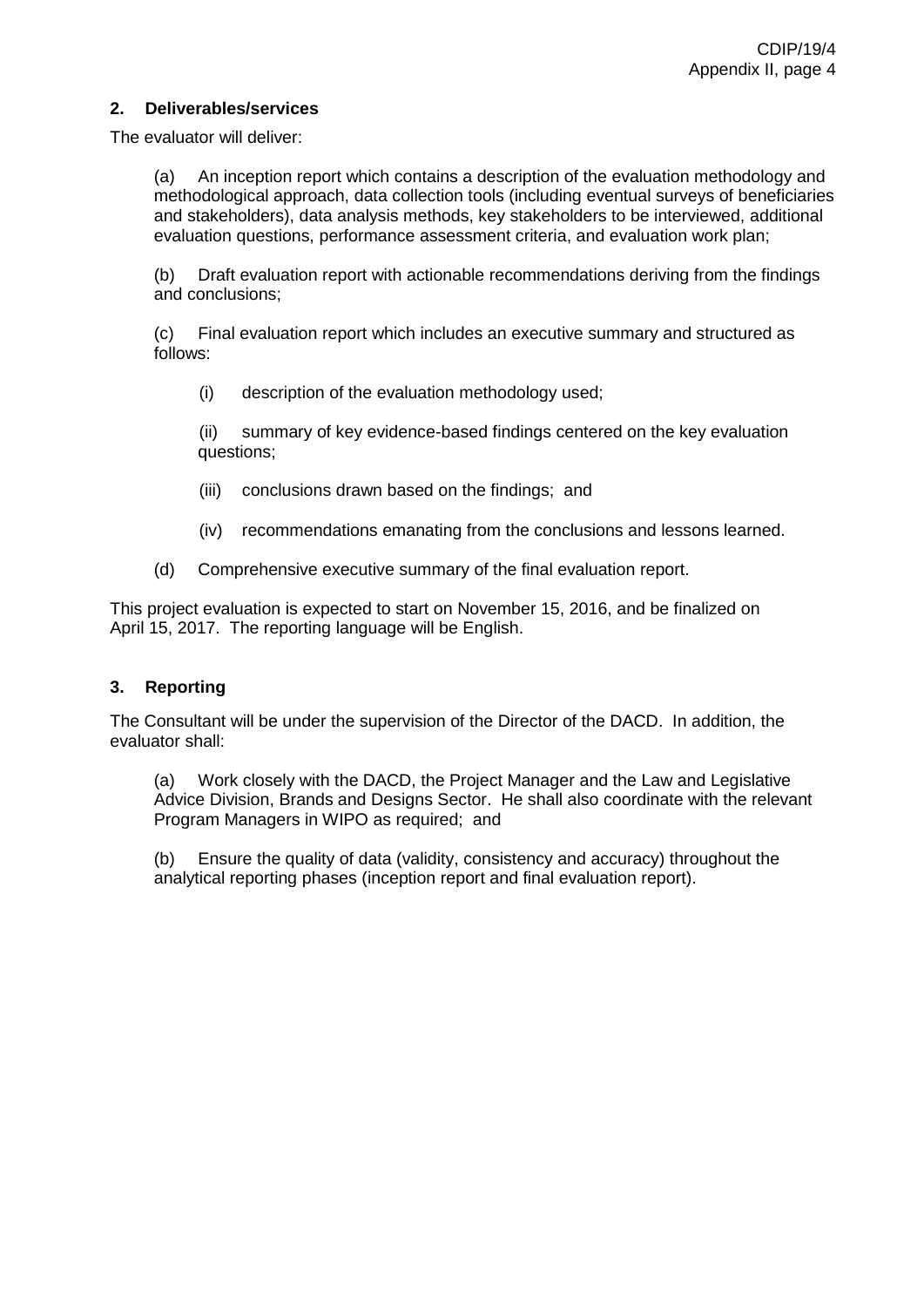## **4. Profile**

Mr. Daniel Keller has extensive experience in preparing, managing and evaluating projects, and in conducting institutional assessments both in the public and private sectors. Mr. Keller also has a previous experience with WIPO, he conducted evaluation reports on completed Development Agenda projects, namely the Project on Enhancing South-South Cooperation on IP and Development among Developing Countries and LDCs (document CDIP/7/6), the Project on Intellectual Property and Socio-Economic Development (document CDIP/5/7 Rev.), the Project on Open Collaborative Projects and IP Based Models (CDIP6/6/Rev.) and, the Project on Intellectual Property and Technology Transfer: Common Challenges – Building Solutions (CDIP/16/3).

### **5. Duration of contract and payment**

The contract will start on November 15, 2016, and will end in May 30, 2017. During this period, the following schedule should be followed:

The inception report should be submitted to WIPO by December 15, 2016. WIPO's feedback shall be communicated to you by December 20, 2016. The draft evaluation report shall be submitted to WIPO by January 15, 2017. Factual corrections on the draft will be provided to the evaluator by January 20, 2017. The final evaluation report shall be submitted by February 15, 2017. The final version of the evaluation report containing a management response in an annex shall be submitted to the nineteenth session of the CDIP, to be held in April-May 2017. You will be required to present the evaluation report during that CDIP session.

[End of Appendix II]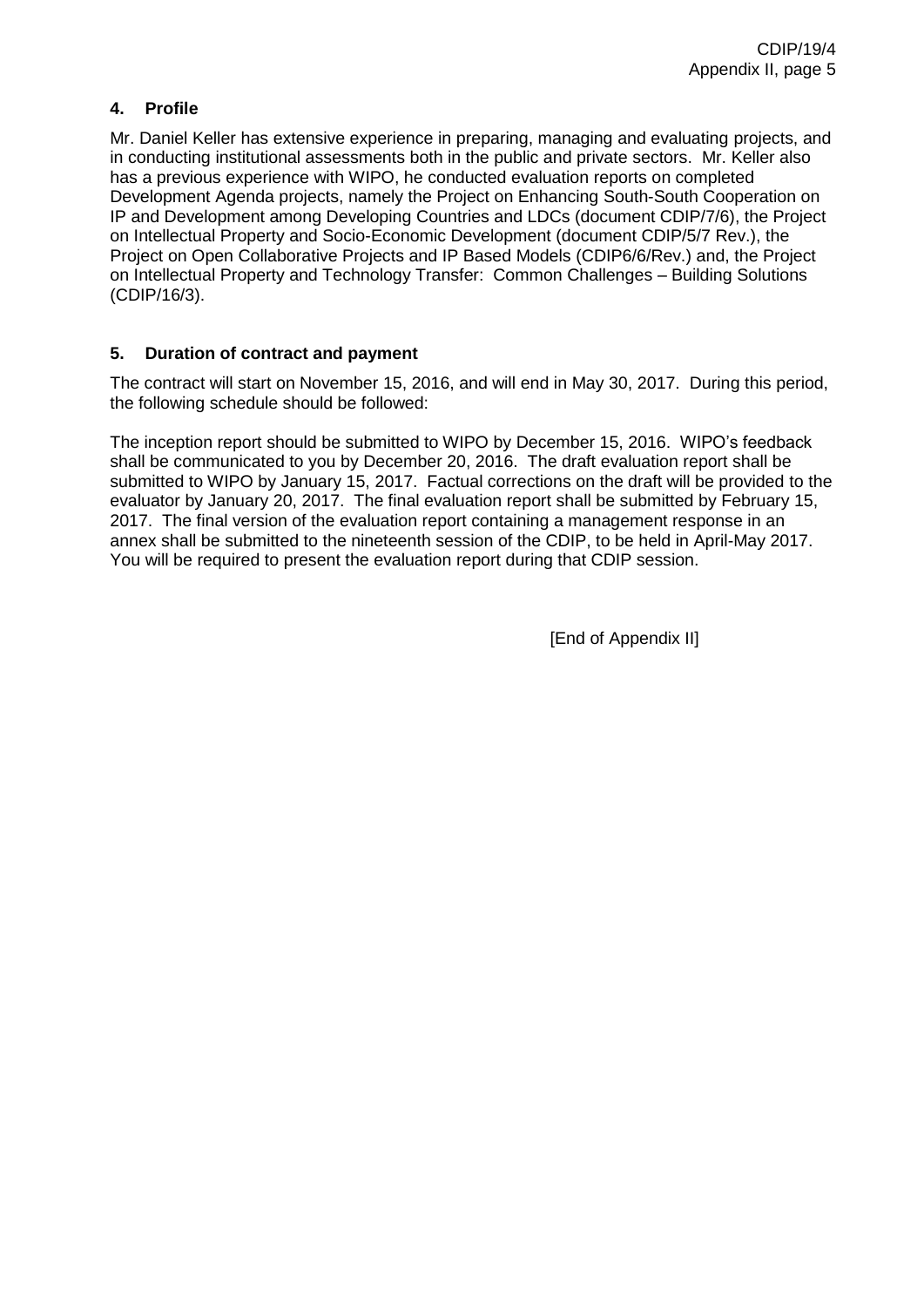| No. | <b>Name and function</b>                                                                                                                                  |
|-----|-----------------------------------------------------------------------------------------------------------------------------------------------------------|
| 1.  | Ms. Naima Benharbit El Alami, chef de Service marketing et relations<br>internationales, OMPIC, Morocco                                                   |
| 2.  | Lic. Maria Eugenia Barroso, Jefe de Unidad - Relaciones Institucionales e<br>Internacionales, INPI, Argentina                                             |
| 3.  | Mr. Diego Domma, Local Expert, Argentina                                                                                                                  |
| 4.  | Mr. Matthew Forno, Senior Counsellor, Information and Promotion Division, Madrid<br>Registry, Brands and Designs Sector, WIPO                             |
| 5.  | Mr. Marina Foschi, Legal Officer, Design and Geographical Indication Law Section,<br>Law and Legislative Advice Division, Brands and Designs Sector, WIPO |
| 6.  | Mr. George Ghandour, Senior Program Manager, Development Agenda<br>Coordination Division, Development Sector, WIPO                                        |
| 7.  | Mr. Oswaldo Girones Jorda, Counsellor, Regional bureau for Latin America and the<br>Caribbean, Development Sector                                         |
| 8.  | Mr. Marcus Höpperger, former Director, Law and Legislative Advice Division,<br>Brands and Designs Sector, WIPO                                            |
| 9.  | Mr. Abid Kabadi, Local Expert, Morocco                                                                                                                    |
| 10. | Mr. Hicham Lahlou, Local Expert, Morocco                                                                                                                  |
| 11. | Mr. Mario Matus, Deputy Director General, Development Sector, WIPO                                                                                        |
| 12. | Ms. Kaori Saito, Gender and Diversity Specialist, Human Resources Management<br>Department, WIPO                                                          |
| 13. | Mr. M'Hamed Sidi el Khir, Counsellor, Regional Bureau for Arab Countries,<br>Development Sector, WIPO                                                     |
| 14. | Ms. Maria Zarraga, former Project Officer, Law and Legislative Advice Division,<br>Brands and Designs Sector, WIPO                                        |

APPENDIX III: LIST OF PERSONS INTERVIEWED [DACD TO CHECK, PLEASE]

[Appendix IV follows]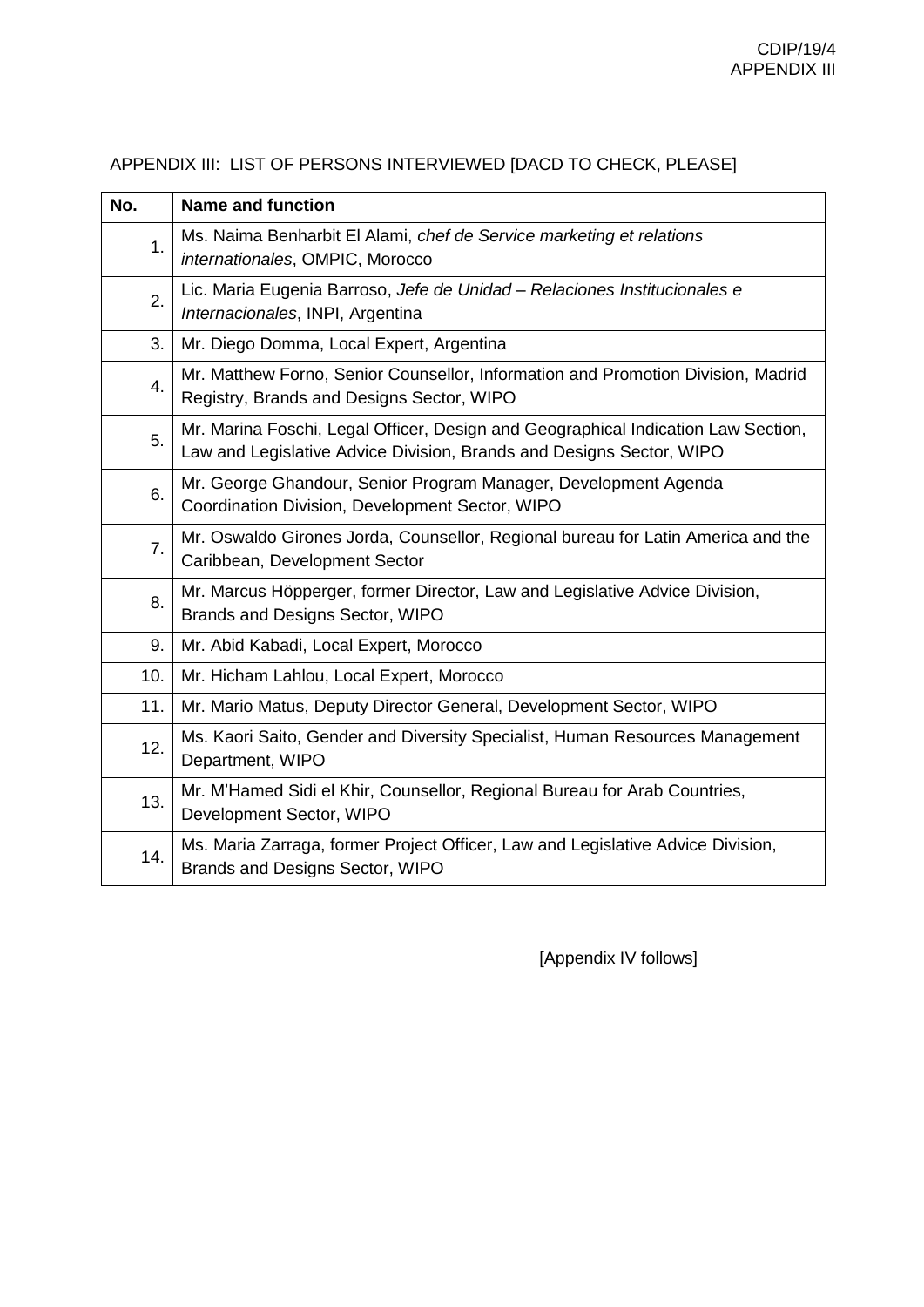### APPENDIX IV: LIST OF DOCUMENTS

#### **Evaluation documents**

- WIPO, Revised Evaluation Policy (Second Edition 2016/2020), February 19, 2016.
- DAC Guidelines and Reference Series, Quality Standards for Development Evaluation, OECD-DAC, OECD 2010.
- United Nations Evaluation Group (UNEG) Norms and Standards for Evaluation (latest version: June 2016).

#### **WIPO Programmatic Documents**

- The 45 Adopted Recommendations under the WIPO Development Agenda by the General Assembly of WIPO Member States, 2007.
- Program and Budget for the 2014/2015 Biennium, approved by the Assemblies of the Member States of WIPO on December 12, 2013.

### **Project planning and reporting**

- Project proposal, prepared by the Republic of Korea, CDIP/11/7, Annex, page 2
- Project Document, CDIP 12/6
- Progress Report, CDIP 14/2, Annex VI, August 28, 2014
- Progress Report, CDIP 16/2, Annex II, August 13, 2015
- Progress Report, CDIP 17/2, page 18 (iv)
- Completion Report, CDIP 18/2, Annex VII, August 15, 2016
- Internal Project Self-Evaluation Report (November 2015)

#### **Project outputs**

Project preparation

- The national design protection strategy for Argentina
- The national design protection strategy for Morocco
- The outreach plan for Argentina
- The outreach plan for Morocco
- The feasibility study for Argentina
- The feasibility study for Morocco
- Summary of the preparatory survey among companies in Argentina
- Summary of the preparatory survey among companies in Morocco